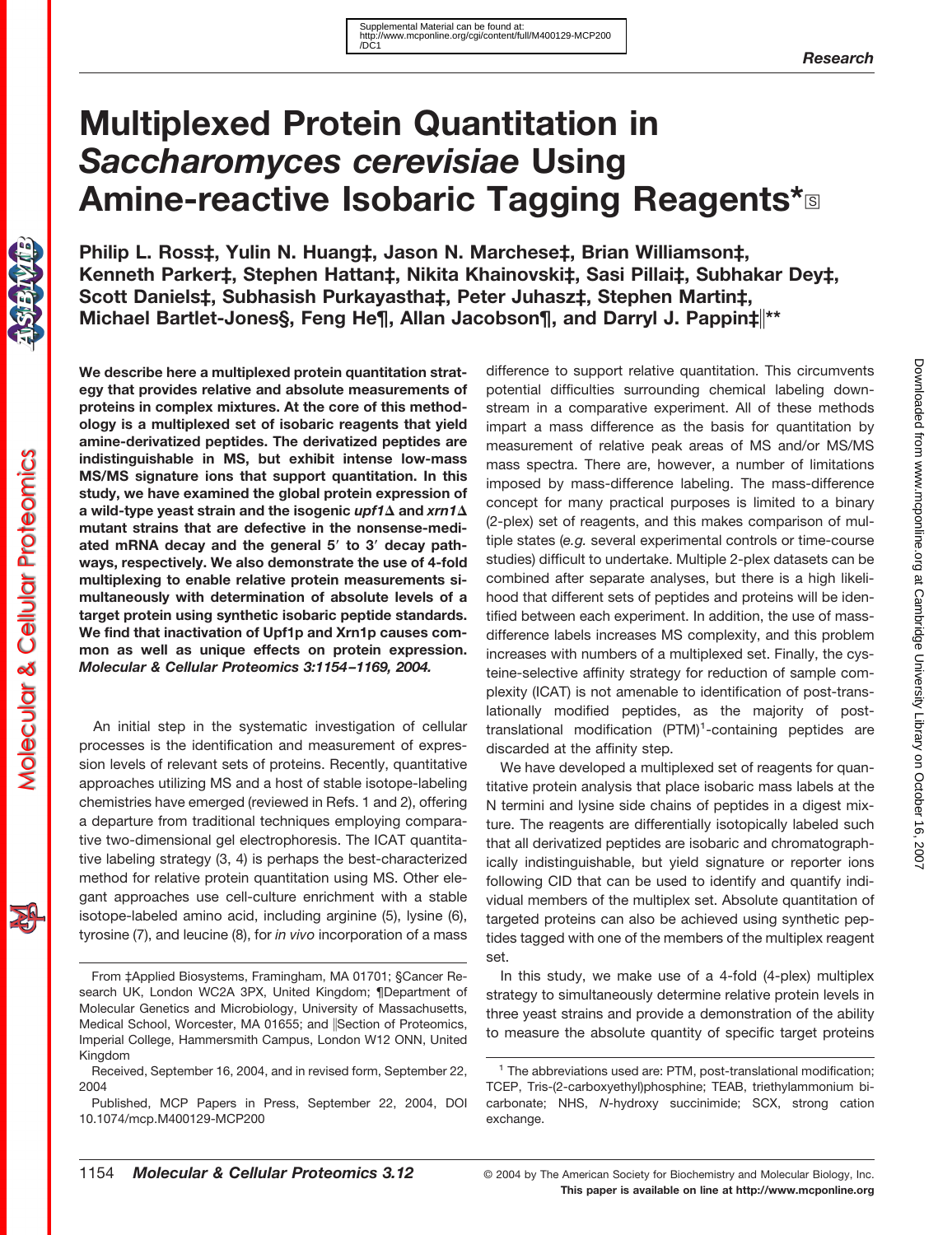through the use of internal peptide standards. Of particular interest is validation of quantitation via a peptide-based workflow whereby protein extraction, digestion, and labeling are performed in parallel, prior to mixing labeled samples for chromatography and MS. A well-characterized system such as yeast provides the opportunity to validate some novel aspects of this quantitative methodology. In this study, we have examined the global protein expression of a wild-type yeast strain and the isogenic  $upf1\Delta$  and  $xrn1\Delta$  mutant strains that are defective in the nonsense-mediated mRNA decay and the general 5' to 3' decay pathway, respectively (9, 10). A variety of global changes are observed, including consistent up-regulation of a common set of proteins involved in amino acid biosynthetic pathways in both  $upf1\Delta$  and  $xrn1\Delta$  strains, and specific down-regulation of proteins of the translation apparatus in the  $xrn1\Delta$  strain.

## MATERIALS AND METHODS

*Protein Mixture—*A protein mix consisting of equimolar amounts of BSA,  $\alpha$ -casein, alcohol dehydrogenase, lysozyme,  $\beta$ -galactosidase, and serotransferrin (all from Sigma, Milwaukee, WI) was reduced (2 mM Tris-(2-carboxyethyl)phosphine (TCEP), 37 °C, 1 h), alkylated (5 mm iodoacetamide, 37 °C, 2 h) and digested with trypsin (1:20 w/w, 50 mM triethylammonium bicarbonate (TEAB), 37 °C, 18 h). Four equal aliquots were treated each with one of the four isotopically enriched methylpiperazine acetic acid *N*-hydroxy succinimide (NHS) ester reagents by adding 0.5 mg of reagent in ethanol to 50  $\mu$ l of peptide solution (70% v/v final ethanol) and allowed to react for 30 min at room temperature. The four reactions were combined in various proportions, evaporated to dryness, and quantities representing 500 fmol of each component analyzed by LC-MS/MS as described below.

*Yeast Protein Extraction and Labeling—*Log phase cells (75% log;  $2.1 \times 10^7$  cells/ml) were harvested, frozen, and mechanically lysed by grinding over dry ice. Crude cell lysate was prepared by suspending frozen cellular material (100 mg wet weight) in 1 ml of lysis buffer (0.1 M TEAB, 0.1% v/v Triton X-100, 6 M guanidine), vortexing (1 min), sonicating ( $5 \times 30$  s), and pelleting insoluble debris by centrifugation at 13,000  $\times$  g for 5 min. Final measured protein concentrations were 3-3.4 mg/ml. Protein was reduced (2 mm TCEP, 37 °C, 1 h), alkylated (5 mM iodoacetamide, 37 °C, 2 h), and precipitated by the addition of 6 volumes of cold acetone (dry ice 20 min). Protein was collected by centrifugation (13,000  $\times$  g, 5 min), dried in air, and frozen at  $-80$  °C. For digestion, protein was resuspended in digestion buffer (100 mm TEAB, 0.05% w/v SDS) to a final concentration of 1 mg/ml (total protein measured by bicinchonic acid assay (Sigma, St. Louis, MO)). Equal aliquots (500  $\mu$ g) from each lysate were then digested with trypsin overnight at 37 °C (Sigma; 1:40 w/w added at 0 and 2 h) and lyophilized.

*Labeling with Multiplex Reagents—*Synthesis of the four derivatization reagents is discussed elsewhere (11). For each yeast strain, 150  $\mu$ g of total protein was resuspended in 100  $\mu$ l of labeling buffer (0.25 M TEAB, 75% ethanol), after which 1 mg of each isotopically enriched methylpiperazine acetic acid NHS ester was added (1% w/v final) and allowed to react at room temperature for 30 min. Residual reagent was quenched by adding 300  $\mu$  of water and allowing excess reagent to completely hydrolyze over an additional 30 min, then the three labeled samples were mixed and lyophilized.

*Cation Exchange Chromatography—*The combined peptide mixture was separated by strong cation exchange (SCX) chromatography on an Agilent 1100 HPLC system using a PolySulfoethyl A column  $(4.6 \times 100$  mm, 5  $\mu$ m, 300 Å). Sample was dissolved in 4 ml of SCX loading buffer (25% v/v ACN, 10 mm  $KH_2PO_4$ , pH 3, with phosphoric acid) and loaded and washed isocratically for 20 min at 0.5 ml/min to remove excess reagent. Peptides were eluted with a linear gradient of 0–500 mm KCl (25% v/v ACN, 10 mm  $KH<sub>2</sub>PO<sub>4</sub>$ , pH 3) over 15 min at a flow rate of 1 ml/min, with fractions collected at 1-min intervals.

*LC-MS Analysis—*Peptide separation was performed on an Ultimate™ chromatography system (Dionex-LC Packings, Hercules, CA) equipped with a Probot MALDI spotting device. Individual SCX fractions containing  $\sim$  10  $\mu$ g of protein material were injected and captured onto a  $0.3 \times$  5-mm trap column (3- $\mu$ m C<sub>18</sub> (Dionex-LC Packings, Hercules, CA)) and then eluted onto a  $0.1 \times 150$ -mm analytical column (3- $\mu$ m C<sub>18</sub> (Dionex-LC Packings)) using an automated binary gradient (800 nl/min) from 95% buffer A (2% ACN, 0.1% TFA) to 45% buffer B (85% ACN, 5% isopropanol, 0.1% TFA) over 35 min, then 45–90% B in 5 min. For MALDI MS/MS analysis, column effluent was mixed in a 1:2 ratio with MALDI matrix  $(7 \text{ mg/ml-}\alpha\text{-}cyano-4\text{-}hydroxy$ cinnamic acid) through a 25-nl mixing tee (Upchurch Scientific, Oak Harbor, WA) and spotted in 16  $\times$  16 spot arrays. MALDI plates were analyzed on an ABI 4700 (Applied Biosystems, Framingham, MA) proteomics analyzer. Peptide CID was performed at a collision energy of 1 kV and a collision gas pressure of  $\sim$ 1.5  $\times$  10<sup>-6</sup> Torr. For electrospray analysis, an Ultimate LC system interfaced to a Qstar Pulsar™ (Applied Biosystems-MDS Sciex) mass spectrometer was used. The LC conditions were similar to those used for LC-MALDI, with peptides separated at a flow rate of 300 nl/min over a  $75-\mu m \times$ 150-mm  $C_{18}$  column (Pepmap; Dionex) using a 2-h gradient of 5–35% B (A, 2% ACN/0.1% formic acid; B, 98% ACN/0.1% formic acid). Survey scans were acquired from *m*/*z* 300–1,500 with up to three precursors selected for MS/MS from *m*/*z* 90–2,000 using dynamic exclusion. A rolling collision energy was used to promote fragmentation, typical average values for doubly charged ions were 41 and 56 V for *m*/*z* 600 and 900, respectively, and for triply charged ions typical average values were 29 and 43 V for *m*/*z* 600 and 900, respectively. The collision energy range was  $\sim$  20% higher than that used for unlabeled peptides to overcome the stabilizing effect of the basic N-terminal derivative and achieve equivalent fragmentation.

*Data Analysis and Interpretation—*Peptide and protein identifications were performed using the Mascot search engine (ver. 1.9; Matrix Science, London, United Kingdom) (12). Database searching was restricted to tryptic peptides of yeast (Swiss-Prot version 42.5; 4,924 *Saccharomyces cerevisiae* sequences; 138,922 total sequences). *S*acetamido, N-terminal, and lysine modifications were selected as fixed, methionine oxidation as variable, one missed cleavage allowed and precursor error tolerance at  $<$  50 ppm. Full trypsin specificity (Nand C-terminal was also applied. Signature-ion peak areas from the isobaric tags were extracted from the 4700 or QSTAR raw data and matched to identified peptides using prototype software tools. The complete list of identified peptides was then housed in an Access (Microsoft, Redmond, WA) database for grouping of results into proteins and calculation of ratios and standard deviation. Abundance ratio calculations included corrections for overlapping isotopic contributions (both natural and enriched <sup>13</sup>C components).

#### RESULTS AND DISCUSSION

*Features of Multiplexed Tagging Chemistry—*The components of the multiplexed derivatization chemistry are introduced in Figs. 1 and 2. In preliminary studies, we used a reduced and alkylated protein digest mixture as a simple model system to validate the labeling protocol and the usage of MS/MS signature ions for quantitation. A digest mixture of six proteins was split into four identical aliquots. Each was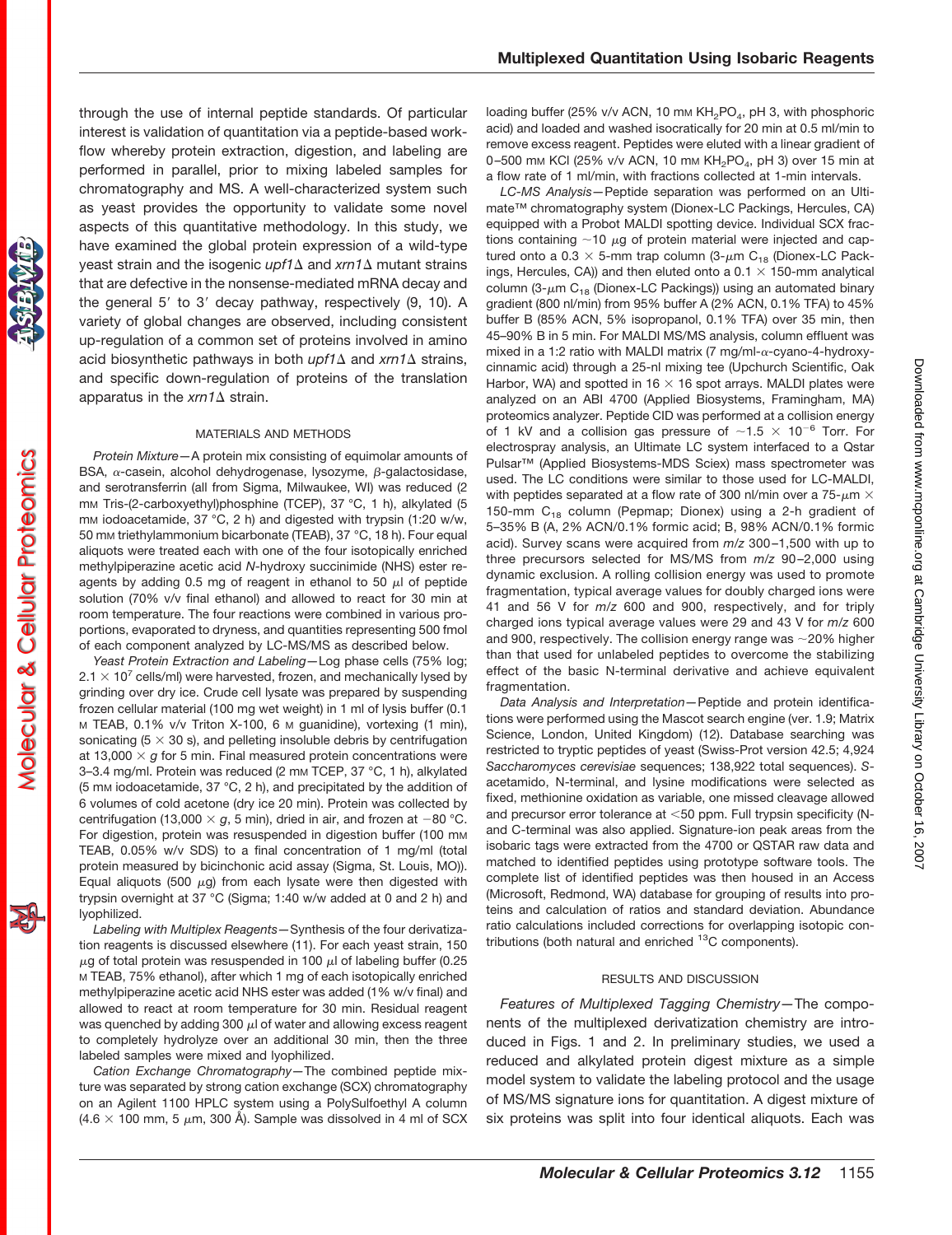

FIG. 1. A, diagram showing the components of the multiplexed isobaric tagging chemistry. The complete molecule consists of a reporter group (based on *N*-methylpiperazine), a mass balance group (carbonyl), and a peptide-reactive group (NHS ester). The overall mass of reporter and balance components of the molecule are kept constant using differential isotopic enrichment with 13C, 15N, and 18O atoms (*B*), thus avoiding problems with chromatographic separation seen with enrichment involving deuterium substitution. The number and position of enriched centers in the ring has no effect on chromatographic or MS behavior. The reporter group ranges in mass from *m*/*z* 114.1 to 117.1, while the balance group ranges in mass from 28 to 31 Da, such that the combined mass remains constant (145.1 Da) for each of the four reagents. B, when reacted with a peptide, the tag forms an amide linkage to any peptide amine (N-terminal or  $\epsilon$  amino group of lysine). These amide linkages fragment in a similar fashion to backbone peptide bonds when subjected to CID. Following fragmentation of the tag amide bond, however, the balance (carbonyl) moiety is lost (neutral loss), while charge is retained by the reporter group fragment. The numbers in parentheses indicate the number of enriched centers in each section of the molecule. *C*, illustration of the isotopic tagging used to arrive at four isobaric combinations with four different reporter group masses. A mixture of four identical peptides each labeled with one member of the multiplex set appears as a single, unresolved precursor ion in MS (identical *m*/*z*). Following CID, the four reporter group ions appear as distinct masses (114–117 Da). All other sequence-informative fragment ions (b-, y-, etc.) remain isobaric, and their individual ion current signals (signal intensities) are additive. This remains the case even for those tryptic peptides that are labeled at both the N terminus and lysine side chains, and those peptides containing internal lysine residues due to incomplete cleavage with trypsin. The relative concentration of the peptides is thus deduced from the relative intensities of the corresponding reporter ions. In contrast to ICAT and similar mass-difference labeling strategies, quantitation is thus performed at the MS/MS stage rather than in MS.

then labeled with one of the four isotopically labeled tags, and the derivatized digests combined in mixtures of varying proportions. The multiplex isobaric tags produce abundant MS/MS signature ions at *m*/*z* 114.1, 115.1, 116.1, and 117.1, and the relative areas of these peaks correspond with the proportions of the labeled peptides. We have found that this mass range also has minimal contamination with background low-mass fragments produced from CID fragmentation of peptides using either MALDI or ESI-based tandem mass spectrometers.

The mass shift imposed by isotopic enrichment of each signature ion is balanced with isotopic enrichment at the carbonyl component of the derivative, such that the total mass of each of the four tags is identical. Thus any given peptide labeled with each of the four tags has the same nominal mass, an important characteristic that provides a

**Molecular & Cellular Proteomics**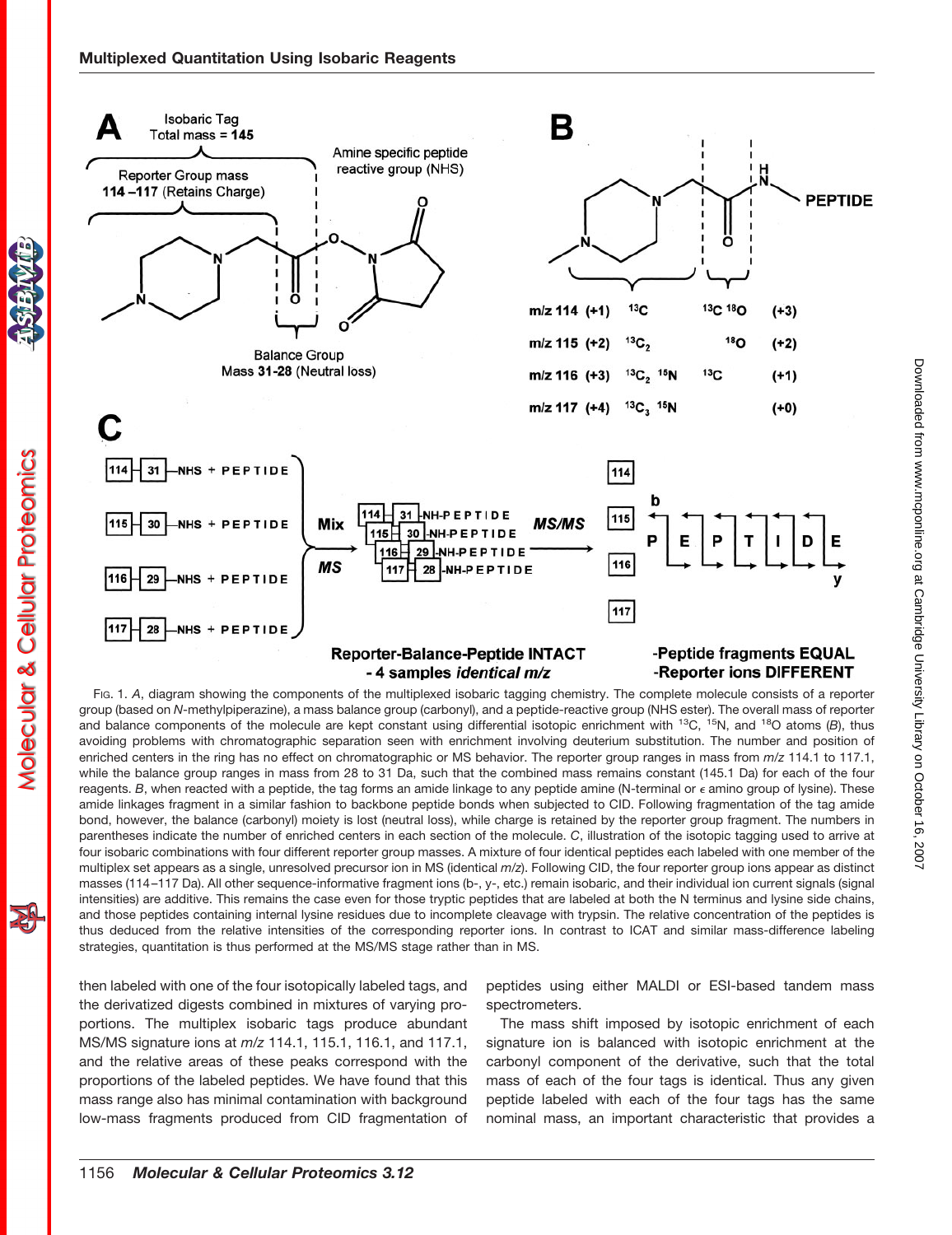

FIG. 2. **Example MS/MS spectrum of peptide TPHPALTEAK from a protein digest mixture prepared by labeling four separate digests with each of the four isobaric reagents and combining the reaction mixtures in a 1:1:1:1 ratio.** Components of the spectrum illustrated are (*i*) isotopic distribution of the precursor ([M+H]+, *m*/*z* 1352.84), (*ii*) low mass region showing the signature ions used for quantitation, (*iii*) isotopic distribution of the b<sub>6</sub> fragment, and (iv) isotopic distribution of the  $y_7$  fragment ion. The peptide is labeled by isobaric tags at both the N terminus and C-terminal lysine side chain. The precursor ion and all the internal fragment ions (*e.g.* type b- and y-) therefore contain all four members of the tag set, but remain isobaric. The example shown is the spectrum obtained from the singly charged [M+H] + peptide using a 4700 MALDI TOF-TOF analyzer, but the same holds true for any multiply charged peptide analyzed with an ESI-source mass spectrometer.

sensitivity enhancement over mass-difference labeling. With isobaric peptides, the MS ion current at a given peptide mass is the sum of ion current from all samples in the mixture, so there is no splitting of MS precursor signal and no increase in spectral complexity by combining two or more samples (Figs. 1 and 2). The use of isobaric peptides circumvents the ambiguity encountered when trying to identify differentially labeled peptide pairs (*e.g.* with ICAT), a task which is further complicated by the fact that many such pairs will be separated in mass by more than one labeled residue. The sensitivity enhancement is carried over into MS/MS spectra, because all of the peptide backbone fragments ions are also isobaric (Fig. 2). One potential drawback of this approach is that MS/MS spectra must be acquired, which requires more analysis time than performing result-dependent analysis only on differentially ex-

Molecular & Cellular Proteomics

pressed peptide pairs in MS (*e.g.* with ICAT). We feel, however, that the ability to identify more proteins with increased confidence and greater peptide coverage outweighs this disadvantage.

Strategies have been described that employ isobaric peptide derivatives (13). To date, reaction of these reagents with complex peptide mixtures has not been shown. The use of a discreet, highly abundant, low-mass MS/MS signature ion as described in this work provides an unambiguous coding system without introducing additional sources of complexity into the mass spectrum. Finally, we use tags that generate abundant signature ions under MS/MS conditions optimal for peptide fragmentation.

The reagents described here contain *N*-methylpiperazine, a moderately strong base that conveys useful properties to the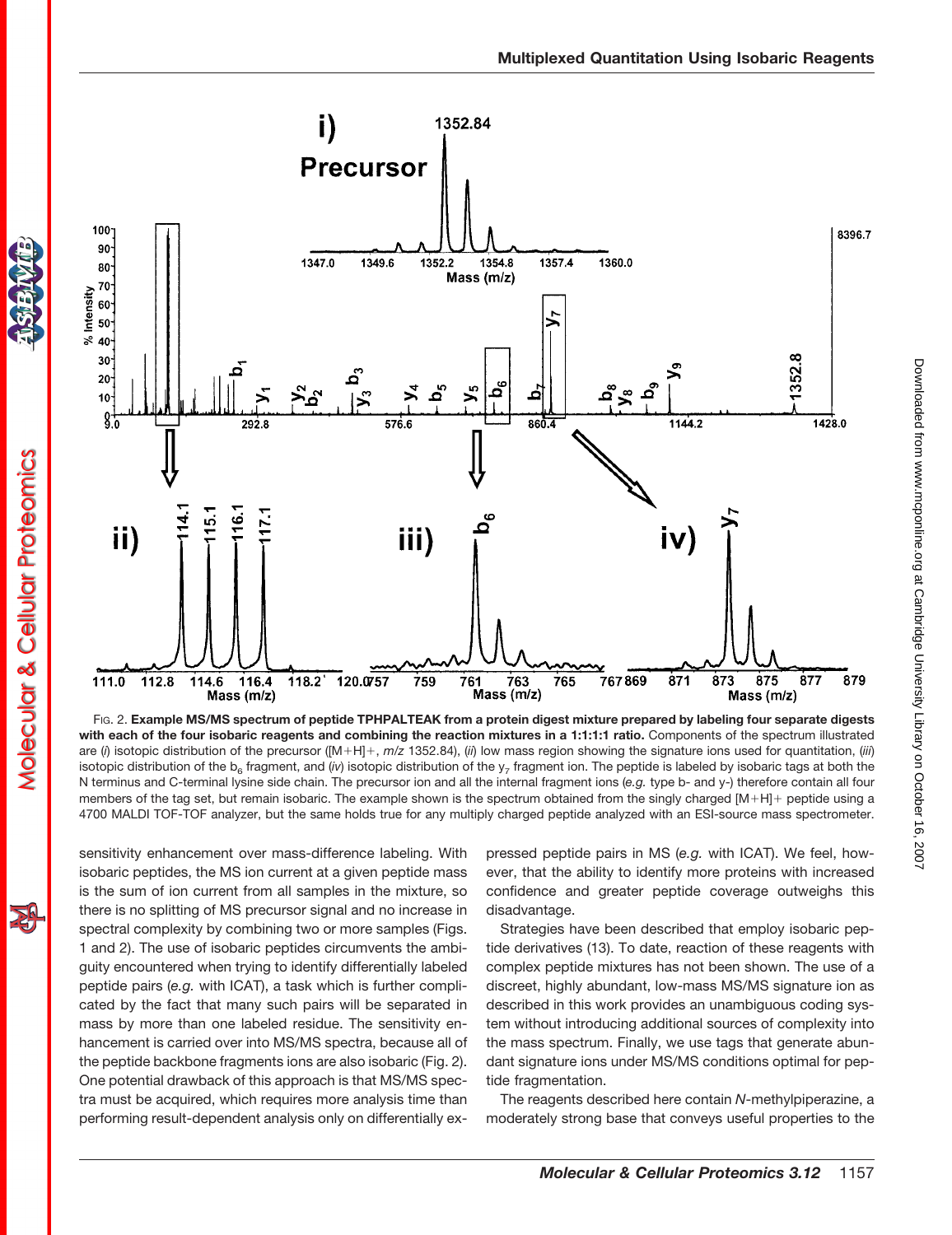

FIG. 3. **Summary of relative protein measurements for (***i***) 1:1:1:1 and (***ii***) 1:5:2:10 mixtures of a six-protein digest.** Ratios were expressed relative to the peak area at 117.1. *Insets* show examples of the signature ion regions from peptides mixed 1:1:1:1 and 1:5:2:10. Intra-protein averages are compiled from the top-ranked significant peptides labeled at N termini and lysine side chains (Mascot score > 95% confidence, rank  $= 1$ ).

tagged peptides. The use of cyclic amines as N-terminal peptide derivatives to simplify the interpretation of MS/MS spectra has been described previously (14,15). We find that the tags behave similarly in both MALDI and ESI, with a tendency to form more abundant and complete b- and y-ion series, while also reducing the proportion of ion current going into less informative fragmentation pathways.

Our findings with the six-protein digest mixture show that the derivatization reaction itself is quite straightforward, requiring a simple room temperature reaction of  $\sim$ 30 min. Residual reagent is easily quenched by the addition of one or more volumes of water prior to mixing, as decreasing the organic (ethanol) concentration accelerates hydrolysis of residual reagent. Hydrolysis is essentially complete within an additional 30 min at room temperature. Comparison of protein digest mixtures of known proportions (Fig. 3) gave accurate ratios (6% error) and standard deviations less than 23% across two orders of magnitude. All observed peptides were confirmed as fully derivatized at N termini and lysine side chains.

*Multiplex Analysis of Whole-Yeast Lysate—*The protocol for labeling the tryptic peptides from whole-yeast lysate is outlined in Fig. 4. They consist of total protein reduction and alkylation, digestion with trypsin, and derivatization of total peptide with the isobaric reagents. These steps are performed separately (in parallel) before sample mixing and analysis by SCX chromatography and capillary reverse-phase LC-MS. Because the *N*-hydroxysuccinimide-reactive group used for derivatization reacts rapidly with primary or secondary amines (such as Tris buffer), TEAB was chosen as the reaction buffer.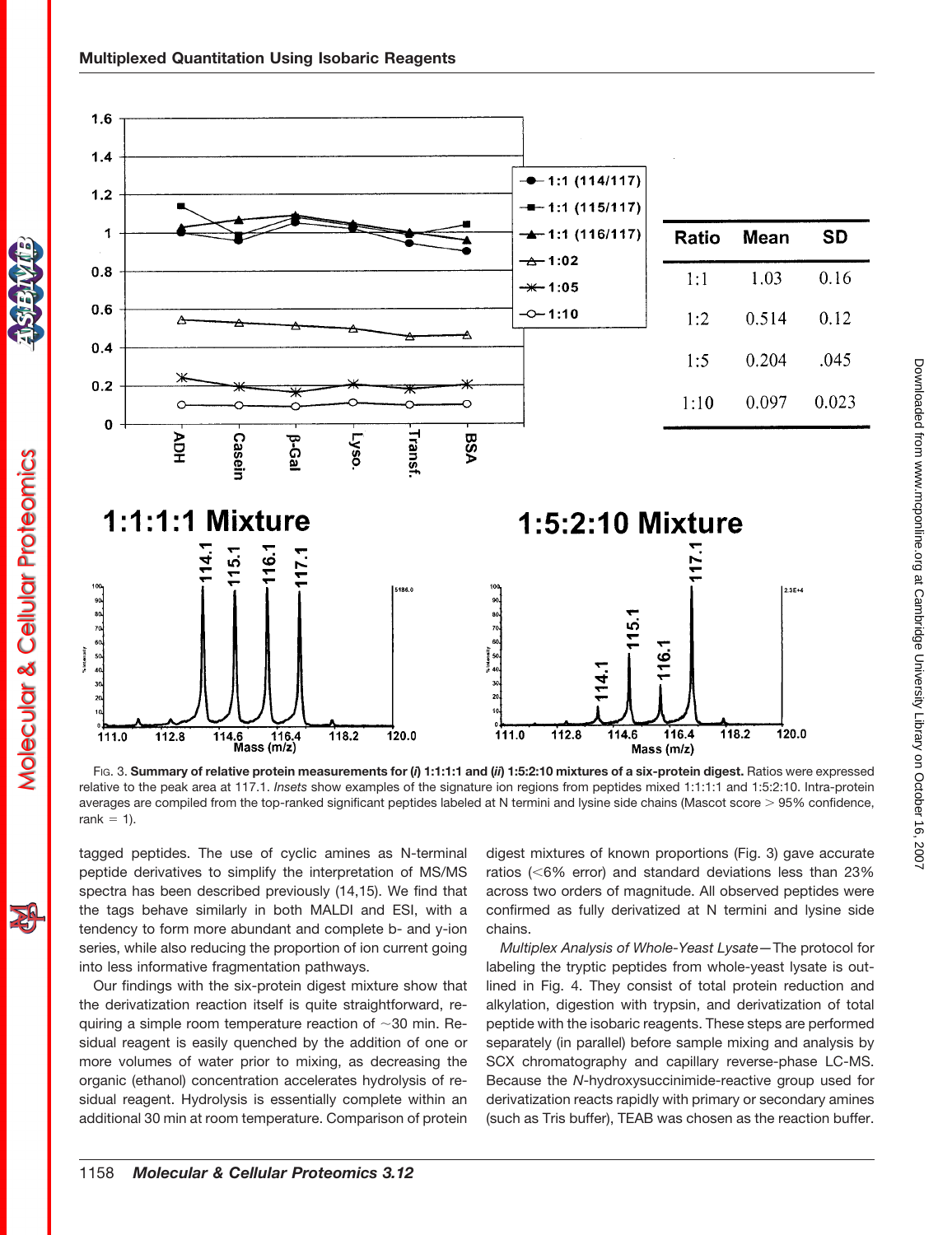FIG. 4. **Depiction of overall workflow used for multiplexed comparative analysis of the wild-type,** *upf1***, and** *xrn1*∆ strains. Equivalent amounts of whole-cell lysates were treated in parallel workflows employing standard protocols for reduction and alkylation, trypsin digestion, and derivatization (see "Materials and Methods"). A number of internal standards were derivatized with a fourth reagent, and the four samples were mixed, combined with cation exchange loading buffer and subjected to SCX chromatography followed by capillary reverse-phase HPLC coupled to MALDI-MS/MS or ESI-MS/MS.

**Molecular & Cellular Proteomics** 



As with any protein or peptide derivatization strategy, completeness of reaction and elimination of side reactions are a primary concern. Conditions were optimized using standard protein mixes as described above to drive the derivatization of N termini and lysine  $\epsilon$ -amines to completion. We made use of database searching (Mascot) (12) with variable modifications at N termini, lysine, and tyrosine to explore the extent of possible side reactions and establish completeness of reaction. Under optimal conditions, we observed a minimal degree (3%) of tyrosine derivatization and a similar percentage  $(<$ 3%) of unlabeled N termini or lysine  $\epsilon$ -amino groups. Reaction with serine or threonine was not observed, and any possible reaction with cysteine was blocked by prior reduction and alkylation.

For SCX chromatography, we observed a minor increase in general retention time of peptides compared with similar, unlabeled yeast digests, indicating a small increase in pI. Excess hydrolyzed reagent is not retained by the SCX column and can be efficiently removed by isocratic washing prior to eluting peptides with a salt gradient. No other complications were apparent in either SCX or reverse-phase chromatography. An important attribute is that peptides differentially labeled with each member of the multiplex set must perfectly co-elute to preserve the quantitative relationship. Using LC-MALDI, we monitored signature ion patterns across the elution profiles of a variety of peptides varying by length and extent of derivatization (*i.e.* one or more lysines). There was no observed discrepancy in any of the ratios across the elution profile in any of the peptides studied.

*Protein Identification—*Proteins were identified on the basis of having at least one peptide whose individual ion score was above the 95% confidence threshold  $(p < 0.05)$  and also identified as the top-ranked matching sequence for that spectrum (12). We further restricted the number of identifications made by imposing spectrum and peptide-level nonredundancy such that any given peptide and any given MS/MS spectrum was linked to only one protein. Using these criteria, 1,217 unique proteins were identified from  $\sim$ 4,500 peptides. More importantly, 685 of these proteins were identified by two or more of these significant peptides. Further statistical analysis for determining up- or down-regulation of protein expression levels was performed only on this latter group of 685 proteins (*i.e.* protein identifications made on single, unique peptides were discarded).

*Protein Quantitation—*The individual ratios of identified peptides from the  $upf1\Delta$  and  $xrn1\Delta$  strains compared with the wild-type strain were computed from signature ion peak areas using the formula: area(mutant)/(area(mutant)  $+$  area(wild type)). All protein expression values thus fall between 0 and 1, with a "no-change" 1:1 ratio  $= 0.5$ . The global all-peptide average and standard deviations were  $0.503$  ( $\pm 0.084$ ) and 0.485 ( $\pm$ 0.044) for the *xrn1* $\Delta$  and *upf1* $\Delta$  strains, respectively. These values indicate a high degree of consistency between these three strains, suggesting that the parallel, peptidebased workflow did not introduce significant variability into the measurements. Peptide ratios were also grouped into proteins and averaged to arrive at protein-level ratios for those 685 proteins having two or more significant scoring peptides. The average of the protein-level standard deviations was 0.055 and 0.034 for the  $xrn1\Delta$  and  $upf1\Delta$  strains, respectively. In other words, there was a high degree of concordance between individual peptides contributing to the relative quantitation of any given protein.

From the global mean and standard deviation for each strain we identified proteins whose average expression ratios fell outside of  $\pm 1$  standard deviation from the global mean. We further excluded proteins whose individual standard deviation (*i.e.* between peptides) was greater than 0.1. From this, a list of up- and down-regulated proteins was generated for the xrn1 $\Delta$  and upf1 $\Delta$  strains (Table I). Using these criteria, 62 and 48 proteins were considered up-regulated and 23 and 39 proteins down-regulated in  $upf1\Delta$  and  $xrn1\Delta$ , respectively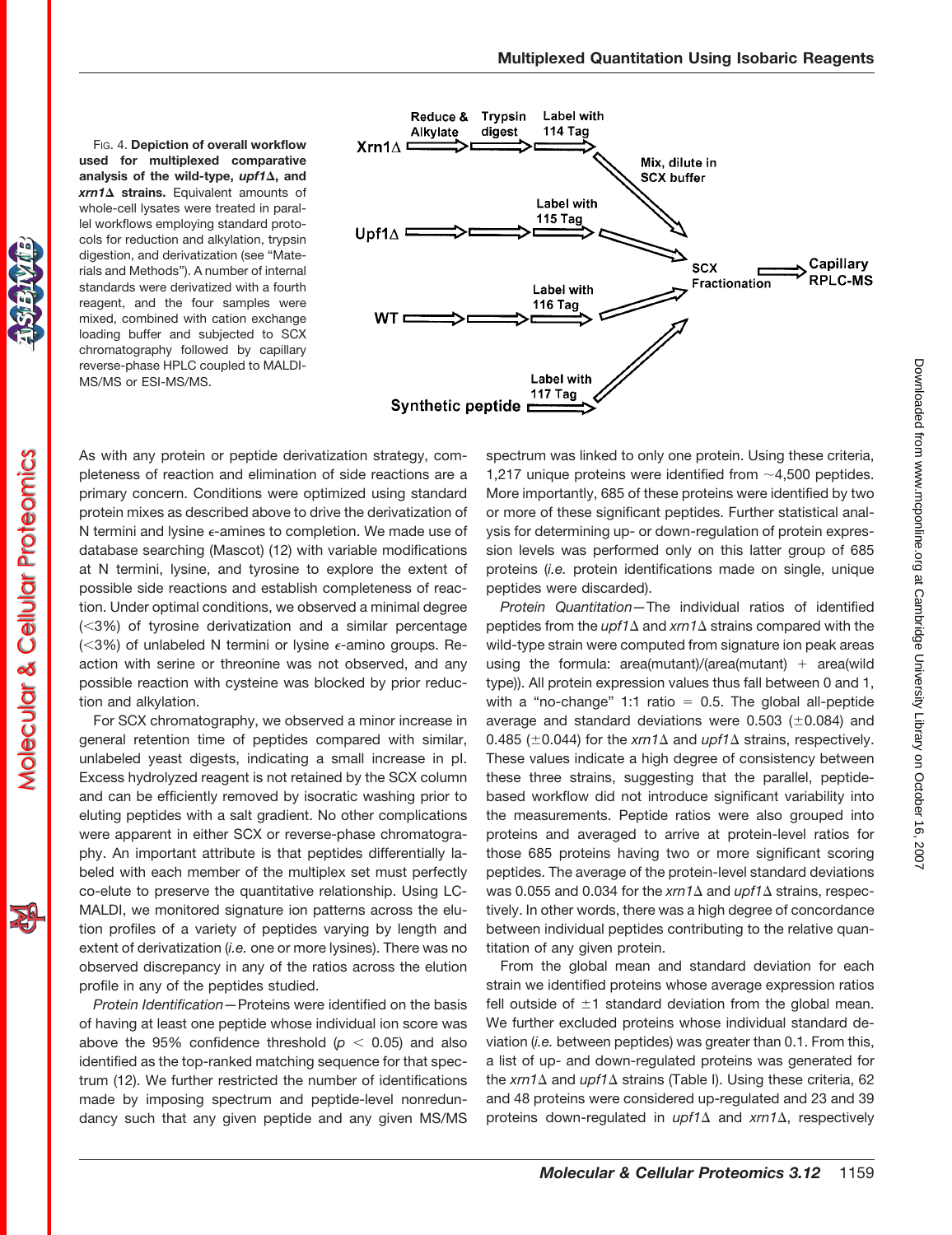| Protein name                                                                                                                                       | Count <sup>a</sup>      | ratio <sup>b</sup> | S.D.         | ratio <sup>b</sup> | S.D.            | Xrn1∆ Xrn1∆ Upf1∆ Upf1∆ Xrn1∆ fold<br>change <sup>c</sup> | $\mathsf{Rep}^{d, \mathsf{e}}$ |
|----------------------------------------------------------------------------------------------------------------------------------------------------|-------------------------|--------------------|--------------|--------------------|-----------------|-----------------------------------------------------------|--------------------------------|
| $Xrn1\Delta$ -up                                                                                                                                   |                         |                    |              |                    |                 |                                                           |                                |
| (P22943) 12-kDa heat shock protein (glucose and lipid-regulated protein)                                                                           | 5                       | 0.792 0.069        |              | 0.453 0.084        |                 | 3.806                                                     | Yes                            |
| (P23776) Glucan 1,3-β-glucosidase I/II precursor (EC 3.2.1.58)                                                                                     | $\overline{4}$          | 0.732 0.021        |              | 0.536 0.066        |                 | 2.738                                                     | Yes                            |
| (P03965) Carbamoyl-phosphate synthase, arginine-specific, large chain<br>(EC 6.3.5.5)                                                              | 11                      | 0.682 0.041        |              | 0.546 0.049        |                 | 2.148                                                     | Yes                            |
| (P56628) 60S ribosomal protein L22-B                                                                                                               | 2                       | 0.681              | 0.078        |                    | 0.526 0.044     | 2.138                                                     | Yes                            |
| (P06208) 2-isopropylmalate synthase (EC 2.3.3.13) ( $\alpha$ -isopropylmalate                                                                      | 15                      | 0.68               | 0.047        | 0.546 0.038        |                 | 2.125                                                     | Yes                            |
| synthase)                                                                                                                                          |                         |                    |              |                    |                 |                                                           |                                |
| (P49334) Mitochondrial import receptor subunit TOM22                                                                                               | 2                       | 0.679              | 0.037        | 0.584              | 0.11            | 2.118                                                     | Yes                            |
| (P04806) Hexokinase A (EC 2.7.1.1) (Hexokinase PI)                                                                                                 | 3                       | 0.67               | 0.075        | 0.466 0.053        |                 | 2.031                                                     | Yes                            |
| (P00890) Citrate synthase, mitochondrial precursor (EC 2.3.3.1)                                                                                    | $\overline{c}$          | 0.66               | 0.048        | 0.528 0.036        |                 | 1.969                                                     | Yes                            |
| (P17709) Glucokinase (EC 2.7.1.2) (glucose kinase) (GLK)                                                                                           | $\overline{c}$          | 0.656              | 0.082        | 0.494 0.067        |                 | 1.906                                                     | Yes                            |
| (P39726) Glycine cleavage system H protein, mitochondrial precursor                                                                                | $\overline{\mathbf{c}}$ |                    | 0.654 0.099  | 0.576 0.12         |                 | 1.892                                                     | Yes                            |
| (Q00055) Glycerol-3-phosphate dehydrogenase [NAD+] 1 (EC 1.1.1.8)                                                                                  | 2                       | 0.651              | 0.018        | 0.459 0.053        |                 | 1.868                                                     | Yes                            |
| (P46992) Hypothetical 43.0-kDa protein in CPS1-FPP1 intergenic region                                                                              | $\overline{c}$          | 0.649              | 0.011        |                    | 0.537 0.0074    | 1.85                                                      |                                |
| (Q12019) Midasin (MIDAS-containing protein)                                                                                                        | $\overline{c}$          |                    | 0.646 0.044  |                    | 0.512 0.052     | 1.826                                                     |                                |
| (P04076) Argininosuccinate lyase (EC 4.3.2.1) (arginosuccinase) (ASAL)                                                                             | 4                       | 0.642 0.054        |              | 0.569 0.061        |                 | 1.797                                                     | Yes                            |
| (P00498) ATP phosphoribosyltransferase (EC 2.4.2.17)                                                                                               | 5                       |                    | 0.628 0.054  | 0.537              | 0.037           | 1.689                                                     | Yes                            |
| (Q08965) Ribosome biogenesis protein BMS1                                                                                                          | $\overline{\mathbf{c}}$ |                    | 0.625 0.016  | 0.521              | 0.014           | 1.665                                                     | Yes                            |
| (P40482) Protein transport protein Sec24 (abnormal nuclear morphology 1)                                                                           | 2                       | 0.615 0.075        |              | $0.525$ 0.05       |                 | 1.595                                                     | Yes                            |
| (P00812) Arginase (EC 3.5.3.1)                                                                                                                     | 3                       |                    | 0.614 0.019  | 0.567 0.032        |                 | 1.59                                                      | Yes                            |
| (P06168) Ketol-acid reductoisomerase, mitochondrial precursor<br>(EC 1.1.1.86)                                                                     | 18                      |                    | 0.613 0.099  | 0.525 0.057        |                 | 1.587                                                     | Yes                            |
| (Q04182) ATP-dependent permease PDR15                                                                                                              | 2                       | 0.563              | 0.045        | 0.535 0.016        |                 | 1.293                                                     | Yes                            |
| (P33416) Heat shock protein 78, mitochondrial precursor                                                                                            | $\overline{2}$          | 0.614 0.015        |              | 0.515 0.044        |                 | 1.581                                                     |                                |
| (P31539) Heat shock protein 104                                                                                                                    | 10                      | 0.612 0.041        |              | 0.534 0.03         |                 | 1.579                                                     |                                |
| (P37291) Serine hydroxymethyltransferase, cytosolic (EC 2.1.2.1) (serine                                                                           | 14                      |                    | 0.612 0.063  | 0.515 0.04         |                 | 1.578                                                     | Yes                            |
| methylase)                                                                                                                                         |                         |                    |              |                    |                 |                                                           |                                |
| (P22768) Argininosuccinate synthase (EC 6.3.4.5) (citrulline-aspartate ligase)                                                                     | 3                       | 0.611              | 0.0053       | 0.572 0.015        |                 | 1.574                                                     | Yes                            |
| (P07273) Transcription elongation factor S-II (DNA strand transfer protein $\alpha$ )                                                              | 3                       | 0.61               | 0.094        | 0.531              | 0.011           | 1.563                                                     | Yes                            |
| (P38777) Hypothetical 27.3-kDa protein in AAP1-SMF2 intergenic region<br>(P39522) Dihydroxy-acid dehydratase, mitochondrial precursor (EC 4.2.1.9) | 4<br>10                 | 0.606 0.061        | 0.609 0.069  | 0.505 0.037        | 0.534 0.027     | 1.561<br>1.54                                             | Yes                            |
| (DAD)                                                                                                                                              |                         |                    |              |                    |                 |                                                           |                                |
| (Q04869) Hypothetical 38.2-kDa protein in PRE5-FET4 intergenic region                                                                              | 3                       | 0.606 0.041        |              | 0.493 0.028        |                 | 1.536                                                     | Yes                            |
| (P40215) Hypothetical 62.8-kDa protein in RPS16A-TIF34 intergenic region                                                                           | 3                       | 0.605 0.078        |              | 0.457 0.057        |                 | 1.534                                                     | Yes                            |
| (P47119) HAM1 protein                                                                                                                              | 3                       | 0.603              | 0.050        | 0.488 0.011        |                 | 1.516                                                     | Yes                            |
| (P00937) Anthranilate synthase component II (EC 4.1.3.27)                                                                                          | $\overline{\mathbf{c}}$ |                    | 0.602 0.008  | 0.49               | 0.008           | 1.515                                                     | Yes                            |
| (P53332) Hypothetical 34.3-kDa protein in TAF145-YOR1 intergenic region                                                                            | $\overline{c}$          |                    | 0.602 0.0047 | 0.475 0.007        |                 | 1.512                                                     |                                |
| (P42940) Probable electron transfer flavoprotein $\beta$ -subunit ( $\beta$ -ETF)                                                                  | 2                       | 0.601              | 0.043        | 0.553              | 0.087           | 1.509                                                     | Yes                            |
| (P17505) Malate dehydrogenase, mitochondrial precursor (EC 1.1.1.37)                                                                               | 5                       | 0.600              | 0.03         | 0.491              | 0.035           | 1.504                                                     | Yes                            |
| (P00128) Ubiquinol-cytochrome C reductase complex 14-kDa protein<br>(EC 1.10.2.2)                                                                  | 4                       | 0.60               | 0.034        | 0.476              | 0.055           | 1.5                                                       | Yes                            |
| (P18239) ADP, ATP carrier protein 2 (ADP/ATP translocase 2)                                                                                        | 3                       | 0.6                | 0.049        | 0.479 0.054        |                 | 1.5                                                       | Yes                            |
| (P06634) Probable ATP-dependent RNA helicase DED1                                                                                                  | 25                      | 0.598              | 0.052        | 0.491              | 0.037           | 1.49                                                      | Yes                            |
| (P32454) Aminopeptidase II (EC 3.4.11.-) (YscII)                                                                                                   | 2                       | 0.598              | 0.061        | 0.532 0.027        |                 | 1.487                                                     | Yes                            |
| (P00427) Cytochrome c oxidase polypeptide VI, mitochondrial precursor<br>(EC 1.9.3.1)                                                              | 2                       | 0.593 0.021        |              | 0.478 0.02         |                 | 1.457                                                     | Yes                            |
| (Q04636) Hypothetical 63.0-kDa protein in DAK1-ORC1 intergenic region                                                                              | 2                       | 0.591              | 0.029        | 0.563              | 0.048           | 1.445                                                     | Yes                            |
| (P38715) Probable oxidoreductase GRE3 (EC 1.-.-.-)                                                                                                 | $\overline{c}$          | 0.591              | 0.008        | 0.475 0.011        |                 | 1.443                                                     | Yes                            |
| (P27616) Phosphoribosylamidoimidazole-succinocarboxamide synthase                                                                                  | 3                       | 0.587              | 0.079        | 0.517              | 0.047           | 1.421                                                     |                                |
| (EC 6.3.2.6)                                                                                                                                       |                         |                    |              |                    |                 |                                                           |                                |
| (P04046) Amidophosphoribosyltransferase (EC 2.4.2.14)<br>(P23542) Aspartate aminotransferase, cytoplasmic (EC 2.6.1.1)                             | 2<br>5                  | 0.585 0.044        | 0.586 0.023  | 0.54<br>0.523      | 0.0097<br>0.021 | 1.418<br>1.407                                            | Yes<br>Yes                     |
| (transaminase A)                                                                                                                                   |                         |                    |              |                    |                 |                                                           |                                |
| (P33734) Imidazole glycerol phosphate synthase hisHF (IGP synthase)                                                                                | 3                       | 0.584 0.046        |              | 0.533              | 0.019           | 1.403                                                     | Yes                            |
| (P07256) Ubiquinol-cytochrome c reductase complex core protein I, mito<br>precurs.)                                                                | 2                       | 0.582 0.027        |              | 0.46               | 0.036           | 1.393                                                     | Yes                            |
| (P10591) Heat shock protein SSA1 (heat shock protein YG100)                                                                                        | 6                       | 0.581 0.075        |              | 0.54               | 0.038           | 1.384                                                     | Yes                            |
| (P34227) Hypothetical 29.5-kDa protein in SEF1-KIP1 intergenic region                                                                              | 2                       | 0.58               | 0.038        | 0.524 0.033        |                 | 1.383                                                     | Yes                            |

TABLE I *Summary of significant protein expression changes in multiplex Xrn1-Upf1-WT comparative study*

EQW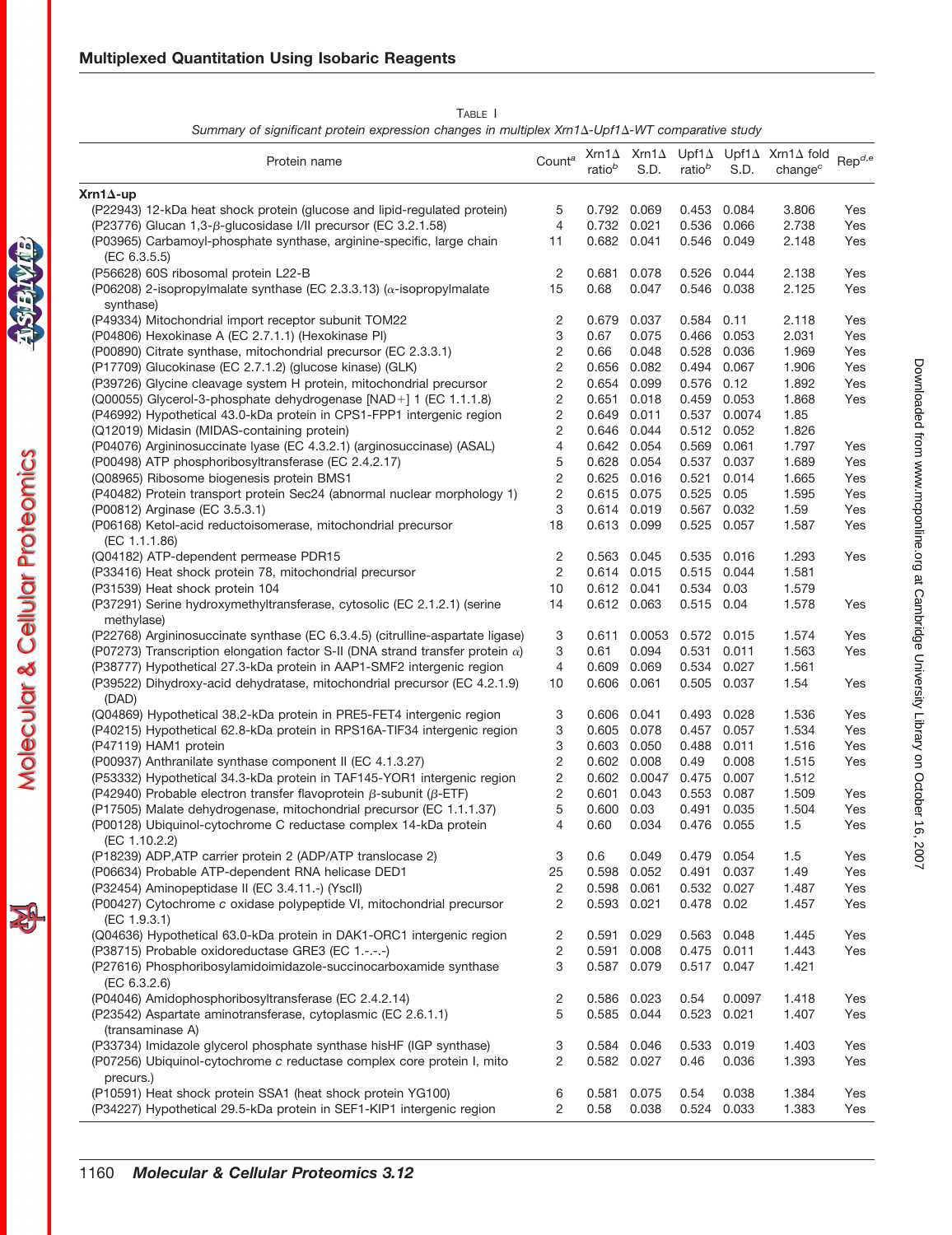| TABLE I—continued |
|-------------------|
|                   |

| Protein name                                                                                                                                             | Count <sup>a</sup>  | ratio <sup>b</sup> | S.D.           | ratio <sup>b</sup> | S.D.                | Xrn1∆ Xrn1∆ Upf1∆ Upf1∆ Xrn1∆ fold<br>change <sup>c</sup> | $\mathsf{Rep}^{d,e}$ |
|----------------------------------------------------------------------------------------------------------------------------------------------------------|---------------------|--------------------|----------------|--------------------|---------------------|-----------------------------------------------------------|----------------------|
| Xrn1∆-down                                                                                                                                               |                     |                    |                |                    |                     |                                                           |                      |
| (P40029) Peptide methionine sulfoxide reductase (EC 1.8.4.6)                                                                                             | 2                   | 0.299              |                |                    | 0.0244 0.454 0.0089 | 0.446                                                     | Yes                  |
| (P05747) 60S ribosomal protein L29 (YL43)                                                                                                                | 11                  | 0.342              | 0.036          | 0.471              | 0.02                | 0.546                                                     | Yes                  |
| (P07215) Metallothionein precursor (Cu-MT) (copper chelatin)                                                                                             | 3                   | 0.35               | 0.056          |                    | 0.562 0.024         | 0.565                                                     | Yes                  |
| (P14796) 60S ribosomal protein L40 (CEP52)                                                                                                               | 4                   | 0.354              | 0.046          |                    | 0.441 0.022         | 0.576                                                     | Yes                  |
| (P05748) 60S ribosomal protein L15-A (YL10) (L13) (RP15R) (YP18)                                                                                         | 12                  | 0.37               | 0.056          | 0.47               | 0.028               | 0.618                                                     | Yes                  |
| (P05755) 40S ribosomal protein S9-B (S13) (YS11) (RP21) (YP28)                                                                                           | $\overline{c}$      | 0.373              | 0.015          |                    | 0.463 0.0056        | 0.625                                                     |                      |
| (P02293) Histone H2B.1                                                                                                                                   | 2                   | 0.378              | 0.029          |                    | 0.431 0.044         | 0.64                                                      | Yes                  |
| (Q12213) 60S ribosomal protein L7-B (L6B) (YL8B)                                                                                                         | 8                   | 0.382              | 0.094          |                    | 0.457 0.016         | 0.696                                                     | Yes                  |
| (P53297) PAB1-binding protein 1                                                                                                                          | 6                   | 0.383              | 0.092          |                    | 0.457 0.025         | 0.653                                                     | Yes                  |
| (P87262) 60S ribosomal protein L34-A                                                                                                                     | $\overline{c}$      | 0.385              | 0.076          |                    | 0.489 0.003         | 0.706                                                     | Yes                  |
| (P41057) 40S ribosomal protein S29-A (S36) (YS29)                                                                                                        | 6                   | 0.388              | 0.07           | 0.47               | 0.013               | 0.668                                                     | Yes                  |
| (P04650) 60S ribosomal protein L39 (L46) (YL40)                                                                                                          | $\overline{2}$      | 0.389              | 0.019          |                    | 0.445 0.0017        | 0.67                                                      | Yes                  |
| (P14126) 60S ribosomal protein L3 (YL1) (RP1) (trichodermin resistance<br>protein)                                                                       | 25                  | 0.389              | 0.069          | 0.472 0.031        |                     | 0.671                                                     | Yes                  |
| (P10614) Cytochrome P450 51 (EC 1.14.13.70) (CYPLI) (P450-LIA1)                                                                                          | 6                   | 0.39               | 0.066          | 0.497 0.03         |                     | 0.671                                                     | Yes                  |
| (P47100) Transposon Ty1 protein B                                                                                                                        | 16                  | 0.399              | 0.077          |                    | 0.514 0.023         | 0.672                                                     | Yes                  |
| (P26786) 40S ribosomal protein S7-A (RP30)                                                                                                               | 2                   | 0.399              | 0.013          | 0.474 0.009        |                     | 0.672                                                     | Yes                  |
| (P05743) 60S ribosomal protein L26-A (YL33)                                                                                                              | 5                   | 0.399              | 0.060          | 0.44               | 0.038               | 0.722                                                     | Yes                  |
| (P46784) 40S ribosomal protein S10-B                                                                                                                     | 6                   | 0.393              | 0.081          |                    | 0.461 0.025         | 0.731                                                     | Yes                  |
| (Q03834) MUTS protein homolog 6                                                                                                                          | 2                   | 0.3937 0.075       |                | $0.513$ $0.12$     |                     | 0.734                                                     | Yes                  |
| (P41805) 60S ribosomal protein L10 (L9)                                                                                                                  | 23                  | 0.394              | 0.061          |                    | 0.463 0.017         | 0.684                                                     | Yes                  |
| (P40150) Heat shock protein SSB2                                                                                                                         | $\overline{c}$      | 0.397              | 0.015          |                    | 0.442 0.011         | 0.693                                                     | Yes                  |
| (P54780) 60S ribosomal protein L15-B (YL10) (L13) (RP15R) (YP18)                                                                                         | 3                   | 0.403              | 0.034          | 0.51               | 0.023               | 0.764                                                     | Yes                  |
| (P47098) Transposon Ty1 protein B                                                                                                                        | $\overline{4}$      | 0.403              | 0.055          |                    | 0.527 0.057         | 0.765                                                     | Yes                  |
| (Q01855) 40S ribosomal protein S15 (S21) (YS21) (RP52) (RIG protein)                                                                                     | 5                   | 0.404              | 0.045          |                    | 0.474 0.041         | 0.714                                                     | Yes                  |
| (Q02753) 60S ribosomal protein L21-A                                                                                                                     | 3                   | 0.405              | 0.056          | 0.471 0.012        |                     | 0.716                                                     | Yes                  |
| (P23301) Eukaryotic translation initiation factor 5A-2 (eIF-5A 2) (eIF-4D)                                                                               | 5                   | 0.405              | 0.078          |                    | 0.468 0.024         | 0.718                                                     | Yes                  |
| (P29547) Elongation factor $1-\gamma$ 1 (EF-1- $\gamma$ 1)                                                                                               | 5                   | 0.41               | 0.064          |                    | 0.445 0.032         | 0.733                                                     | Yes                  |
| (P07282) 40S ribosomal protein S25 precursor (S31) (YS23) (RP45)                                                                                         | 5<br>$\overline{4}$ | 0.412              | 0.066          | 0.452 0.021        |                     | 0.739                                                     | Yes                  |
| (P38693) Acid phosphatase PHO12 precursor (EC 3.1.3.2)                                                                                                   | 4                   | 0.414              | 0.098          | 0.416 0.05         | 0.477 0.0055        | 0.744                                                     |                      |
| (P39939) 40S ribosomal protein S26-B<br>(P06106) MET17 protein [includes O-acetylhomoserine sulfhydrylase                                                | 8                   | 0.415<br>0.416     | 0.049<br>0.085 | 0.474              | 0.024               | 0.749<br>0.75                                             | Yes<br>Yes           |
| (EC 2.5.1.49)<br>(P14832) Peptidyl-prolyl cis-trans isomerase (EC 5.2.1.8) (PPlase) (rotamase)                                                           | 9                   | 0.416              | 0.055          | 0.524 0.05         |                     | 0.751                                                     | Yes                  |
| (P23254) Transketolase 1 (EC 2.2.1.1) (TK 1)                                                                                                             | 11                  | 0.417              | 0.055          | 0.478 0.04         |                     | 0.753                                                     | Yes                  |
| (P46990) 60S ribosomal protein L17-B (YL17-B)                                                                                                            | 3                   | 0.418              | 0.043          |                    | 0.487 0.027         | 0.757                                                     | Yes                  |
| (P05740) 60S ribosomal protein L17-A (YL17-A)                                                                                                            | 9                   | 0.419              | 0.037          |                    | 0.458 0.035         | 0.761                                                     | Yes                  |
| (P07281) 40S ribosomal protein S19-B (S16B) (YS16) (RP55)                                                                                                | $\overline{2}$      | 0.419              | 0.0082         | 0.455 0.012        |                     | 0.762                                                     | Yes                  |
| (P04912) Histone H2A.2                                                                                                                                   | $\overline{2}$      | 0.42               | 0.005          |                    | 0.379 0.051         | 0.763                                                     | Yes                  |
| (P25631) Hypothetical 24.7-kDa protein in ARE1-THR4 intergenic region                                                                                    | 3                   | 0.42               | 0.06           |                    | 0.509 0.014         | 0.763                                                     | Yes                  |
| Upf1 $\Delta$ -up                                                                                                                                        |                     |                    |                |                    | 0.572 0.016         |                                                           |                      |
| (P22768) Argininosuccinate synthase (EC 6.3.4.5) (citrulline-aspartate ligase)<br>(P04076) Argininosuccinate Iyase (EC 4.3.2.1) (arginosuccinase) (ASAL) | 3<br>4              | 0.611<br>0.642     | 0.005<br>0.054 |                    | 0.569 0.061         | 1.435<br>1.417                                            | Yes<br>Yes           |
| (P00812) Arginase (EC 3.5.3.1)                                                                                                                           | 3                   | 0.614              | 0.019          | 0.567 0.032        |                     | 1.404                                                     | Yes                  |
| (P30822) Exportin 1 (chromosome region maintenance protein 1)                                                                                            | $\overline{c}$      | 0.57               | 0.074          |                    | 0.565 0.068         | 1.397                                                     | Yes                  |
| (Q04636) Hypothetical 63.0-kDa protein in DAK1-ORC1 intergenic region                                                                                    | 2                   | 0.591              | 0.029          |                    | 0.563 0.048         | 1.383                                                     |                      |
| (P00815) Histidine biosynthesis trifunctional protein                                                                                                    | 4                   | 0.672              | 0.121          |                    | 0.562 0.044         | 1.377                                                     | Yes                  |
| (P07215) Metallothionein precursor (Cu-MT) (copper chelatin)                                                                                             | 3                   | 0.35               | 0.056          |                    | 0.562 0.024         | 1.376                                                     | Yes                  |
| (P53337) Hypothetical 35.0-kDa protein in BGL2-ZUO1 intergenic region                                                                                    | 2                   | 0.563              | 0.056          |                    | 0.557 0.034         | 1.348                                                     |                      |
| (P38886) 26S proteasome regulatory subunit RPN10                                                                                                         | 4                   | 0.533              | 0.084          | 0.555 0.055        |                     | 1.34                                                      | Yes                  |
| (P53111) Hypothetical 38.1-kDa protein in RCK1-AMS1 intergenic region                                                                                    | 2                   | 0.582              | 0.155          |                    | 0.554 0.043         | 1.33                                                      | Yes                  |
| (P42940) Probable electron transfer flavoprotein $\beta$ -subunit ( $\beta$ -ETF)                                                                        | $\overline{2}$      | 0.601              | 0.043          |                    | 0.553 0.087         | 1.326                                                     |                      |
| (P13587) Sodium transport ATPase 1 (EC 3.6.3.7)                                                                                                          | 2                   | 0.549              | 0.017          |                    | 0.548 0.022         | 1.301                                                     |                      |
| (P03965) Carbamoyl-phosphate synthase, arginine-specific, large chain                                                                                    | 11                  | 0.682              | 0.041          | 0.546 0.05         |                     | 1.29                                                      | Yes                  |
| (EC 6.3.5.5)                                                                                                                                             |                     |                    |                |                    |                     |                                                           |                      |
| (P06208) 2-isopropylmalate synthase (EC 2.3.3.13) ( $\alpha$ -isopropylmalate<br>synthase)                                                               | 15                  | 0.68               | 0.047          |                    | 0.546 0.038         | 1.287                                                     | Yes                  |
| (P14906) Translocation protein (NPL1 protein)                                                                                                            | 2                   | 0.535              | 0.039          |                    | 0.546 0.046         | 1.285                                                     | Yes                  |
| (P49089) Asparagine synthetase [glutamine-hydrolyzing] 1 (EC 6.3.5.4)                                                                                    | 11                  | 0.561              | 0.054          | 0.542 0.025        |                     | 1.268                                                     | Yes                  |



Molecular & Cellular Proteomics

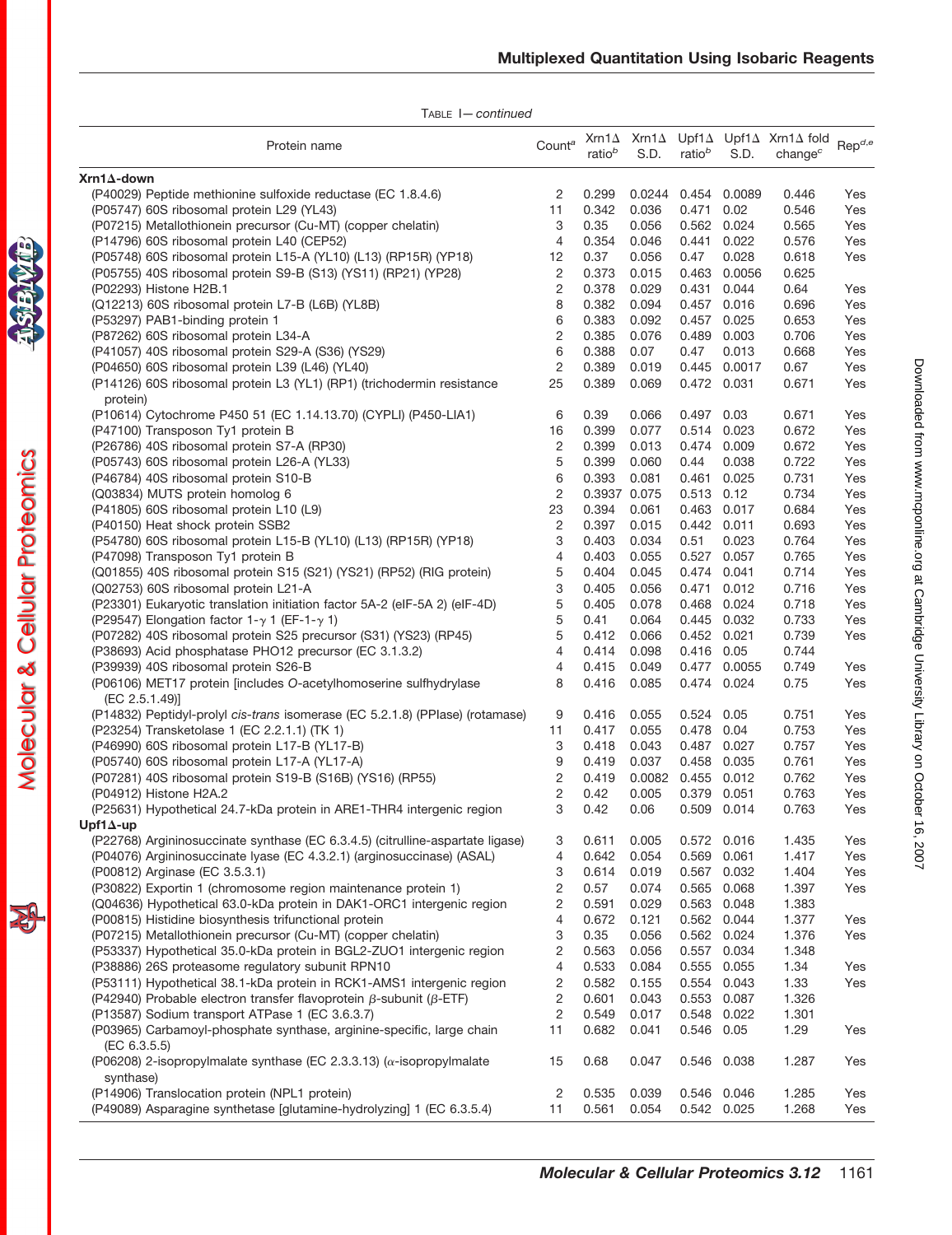| Тавце I <i>—continued</i> |
|---------------------------|
|                           |

| Protein name                                                                          | Count <sup>a</sup>      |                    |       |                    |               | Xrn1∆ Xrn1∆ Upf1∆ Upf1∆ Xrn1∆ fold | $\mathsf{Rep}^{d,e}$ |
|---------------------------------------------------------------------------------------|-------------------------|--------------------|-------|--------------------|---------------|------------------------------------|----------------------|
|                                                                                       |                         | ratio <sup>b</sup> | S.D.  | ratio <sup>b</sup> | S.D.          | change <sup>c</sup>                |                      |
| (P32179) 3'(2'),5'-bisphosphate nucleotidase                                          | 2                       | 0.564              | 0.071 | 0.541              | 0.049         | 1.264                              | Yes                  |
| (P10591) Heat shock protein SSA1 (heat shock protein YG100)                           | 6                       | 0.581              | 0.075 | 0.54               | 0.038         | 1.257                              |                      |
| (P04046) Amidophosphoribosyltransferase (EC 2.4.2.14)                                 | 2                       | 0.586              | 0.023 | 0.54               | 0.01          | 1.257                              | Yes                  |
| (P38066) GTP cyclohydrolase II (EC 3.5.4.25)                                          | 3                       | 0.515              | 0.085 | 0.539              | 0.067         | 1.249                              |                      |
| (P38891) Branched-chain amino acid aminotransferase, mitochondrial                    | 11                      | 0.527              | 0.057 | 0.538              | 0.031         | 1.246                              | Yes                  |
| precursor                                                                             |                         |                    |       |                    |               |                                    |                      |
| (P07274) Profilin                                                                     | 2                       | 0.575              | 0.019 | 0.538              | 0.039         | 1.244                              | Yes                  |
| (P00498) ATP phosphoribosyltransferase (EC 2.4.2.17)                                  | 5                       | 0.628              | 0.054 | 0.537              | 0.037         | 1.243                              | Yes                  |
| (P46992) Hypothetical 43.0-kDa protein in CPS1-FPP1 intergenic region                 | 2                       | 0.649              | 0.011 | 0.537              | 0.007         | 1.242                              |                      |
| (P38009) Bifunctional purine biosynthesis protein ADE17                               | 2                       | 0.701              | 0.127 | 0.537              | 0.048         | 1.241                              |                      |
| (P23776) Glucan 1,3-β-glucosidase I/II precursor (EC 3.2.1.58)                        | 4                       | 0.732              | 0.021 | 0.536              | 0.066         | 1.235                              | Yes                  |
| (P38080) Probable serine/threonine-protein kinase YBR059C (EC 2.7.1.-)                | 3                       | 0.546              | 0.019 | 0.535              | 0.056         | 1.232                              |                      |
| (Q04182) ATP-dependent permease PDR15                                                 | 2                       | 0.564              | 0.045 | 0.535              | 0.016         | 1.23                               |                      |
| (P25294) SIS1 protein                                                                 | $\overline{\mathbf{c}}$ | 0.442              | 0.019 | 0.535              | 0.046         | 1.229                              |                      |
| (P38765) Hypothetical 32.6-kDa protein in DAP2-SLT2 intergenic region                 | 2                       | 0.523              | 0.005 | 0.534              | 0.058         | 1.227                              | Yes                  |
| (P48353) HLJ1 protein                                                                 | 3                       | 0.544              | 0.059 | 0.534              | 0.02          | 1.226                              |                      |
| (P38777) Hypothetical 27.3-kDa protein in AAP1-SMF2 intergenic region                 | 4                       | 0.609              | 0.069 | 0.534              | 0.027         | 1.225                              |                      |
| (P39676) Flavohemoprotein (hemoglobin-like protein) (flavohemoglobin)                 | 8                       | 0.513              | 0.083 | 0.534              | 0.013         | 1.223                              | Yes                  |
| (P31539) Heat shock protein 104                                                       | 10                      | 0.612              | 0.041 | 0.534              | 0.03          | 1.223                              | Yes                  |
| (P33734) Imidazole glycerol phosphate synthase hisHF (IGP synthase)                   | 3                       | 0.584              | 0.046 | 0.533              | 0.019         | 1.219                              |                      |
| (P41895) Transcription initiation factor IIF, $\alpha$ subunit (TFIIF- $\alpha$ )     | 2                       | 0.512              | 0.039 | 0.533              | 0.064         | 1.219                              |                      |
| (P32454) Aminopeptidase II (EC 3.4.11.-) (YscII)                                      | 2                       | 0.598              | 0.061 | 0.532              | 0.027         | 1.215                              | Yes                  |
| (P36013) Probable NAD-dependent malic enzyme (EC 1.1.1.38) (NAD-ME)                   | 7                       | 0.56               | 0.042 | 0.531              | 0.047         | 1.211                              | Yes                  |
|                                                                                       | 3                       | 0.61               | 0.094 | 0.531              | 0.011         | 1.208                              | Yes                  |
| (P07273) Transcription elongation factor S-II (DNA strand transfer protein $\alpha$ ) | 2                       | 0.55               | 0.018 | 0.53               | 0.007         | 1.205                              |                      |
| (P38998) Saccharopine dehydrogenase [NAD+, L-lysine forming]<br>(EC 1.5.1.7)          |                         |                    |       |                    |               |                                    | Yes                  |
|                                                                                       |                         | 0.533              | 0.046 |                    | 0.025         | 1.204                              | Yes                  |
| (P13663) Aspartate-semialdehyde dehydrogenase (EC 1.2.1.11)<br>(P10962) MAK16 protein | 12<br>2                 | 0.533              | 0.016 | 0.53<br>0.529      | 0.084         | 1.2                                |                      |
|                                                                                       | 26                      | 0.486              | 0.061 | 0.529              | 0.027         | 1.199                              | Yes<br>Yes           |
| (P07264) 3-isopropylmalate dehydratase (EC 4.2.1.33) (isopropylmalate<br>isomerase)   |                         |                    |       |                    |               |                                    |                      |
| (Q06142) Importin $\beta$ -1 subunit (karyopherin $\beta$ -1 subunit) (importin 95)   | 4                       | 0.548              | 0.045 | 0.529              | 0.026         | 1.198                              |                      |
| (P36112) Hypothetical 61.1-kDa protein in YPT52-DBP7 intergenic region                | 2                       | 0.524              | 0.021 | 0.528              | 0.053         | 1.195                              | Yes                  |
| (P10659) S-adenosylmethionine synthetase 1 (EC 2.5.1.6)                               | 13                      | 0.502              | 0.053 | 0.528              | 0.023         | 1.193                              | Yes                  |
| (P32381) Actin-like protein ARP2                                                      | 2                       | 0.523              | 0.014 | 0.528              |               | 1.193                              | Yes                  |
| (P15891) Actin binding protein                                                        | 7                       | 0.563              | 0.061 | 0.528              | 0.05<br>0.067 | 1.192                              | Yes                  |
| (P51401) 60S ribosomal protein L9-B (L8) (YL11) (RP25)                                | 2                       | 0.518              | 0.009 | 0.527              | 0.008         | 1.191                              | Yes                  |
| (P47079) T-complex protein 1, $\theta$ subunit (TCP-1- $\theta$ ) (CCT- $\theta$ )    | 5                       | 0.548              | 0.063 | 0.527              | 0.048         | 1.189                              | Yes                  |
| (P40482) Protein transport protein Sec24 (abnormal nuclear morphology 1)              | $\overline{c}$          | 0.615              | 0.075 | 0.525              | 0.05          | 1.179                              | Yes                  |
|                                                                                       | 18                      | 0.613              | 0.099 | 0.525              |               | 1.177                              |                      |
| (P06168) Ketol-acid reductoisomerase, mitochondrial precursor                         |                         |                    |       |                    | 0.057         |                                    | Yes                  |
| (EC 1.1.1.86)                                                                         |                         |                    | 0.038 | 0.524              |               |                                    |                      |
| (P34227) Hypothetical 29.5-kDa protein in SEF1-KIP1 intergenic region                 | 2<br>9                  | 0.58               |       |                    | 0.033         | 1.176                              |                      |
| (P14832) Peptidyl-prolyl cis-trans isomerase (EC 5.2.1.8) (PPlase) (rotamase)         |                         | 0.416              | 0.055 | 0.524              | 0.051         | 1.173                              |                      |
| (P07342) Acetolactate synthase, mitochondrial precursor (EC 2.2.1.6)                  | 10                      | 0.556              | 0.045 | 0.523              | 0.025         | 1.172                              |                      |
| (Q06252) Hypothetical 22.2-kDa protein in TFS1-SAM1 intergenic region                 | 2                       | 0.459              | 0.087 | 0.523              | 0.027         | 1.17                               | Yes                  |
| (P32563) Vacuolar ATP synthase 95-kDa subunit (vacuolar ATPase 95-kDa                 | 6                       | 0.55               | 0.056 | 0.523              | 0.05          | 1.169                              |                      |
| subunit)                                                                              |                         |                    |       |                    |               |                                    |                      |
| (P23542) Aspartate aminotransferase, cytoplasmic (EC 2.6.1.1)                         | 5                       | 0.585              | 0.044 | 0.523              | 0.021         | 1.169                              | Yes                  |
| (transaminase A)                                                                      |                         |                    |       |                    |               |                                    |                      |
| (P43555) 47-kDa endomembrane protein precursor (endosomal P44 protein)                | 2                       | 0.534              | 0.043 | 0.523              | 0.038         | 1.168                              |                      |
| (P47176) Branched-chain amino acid aminotransferase, cytosolic                        | 6                       | 0.521              | 0.073 | 0.522              | 0.027         | 1.165                              | Yes                  |
| (EC 2.6.1.42)                                                                         |                         |                    |       |                    |               |                                    |                      |
| (Q08965) Ribosome biogenesis protein BMS1                                             | 2                       | 0.625              | 0.016 | 0.521              | 0.014         | 1.159                              |                      |
| Upf1 $\Delta$ -down                                                                   |                         |                    |       |                    |               |                                    |                      |
| (Q03667) Hypothetical 16.7-kDa protein in CDC5-MVP1 intergenic region                 | 2                       | 0.469              | 0.18  | 0.344              | 0.084         | 0.549                              | Yes                  |
| (P43579) Hypothetical 78.8-kDa protein in HSP12-HXT10 intergenic region               | 2                       | 0.577              | 0.027 | 0.376              | 0.032         | 0.634                              |                      |
| (P04912) Histone H2A.2                                                                | 2                       | 0.42               | 0.005 | 0.379              | 0.051         | 0.642                              |                      |
| (P87108) Mitochondrial import inner membrane translocase subunit TIM10                | 2                       | 0.502              | 0.044 | 0.41               | 0.012         | 0.732                              | Yes                  |
| (P38693) Acid phosphatase PHO12 precursor (EC 3.1.3.2)                                | 4                       | 0.414              | 0.098 | 0.416              | 0.05          | 0.751                              | Yes                  |
| (P15565) N(2), N(2)-dimethylguanosine tRNA methyltransferase, mitochondrial           | 2                       | 0.516              | 0.125 | 0.417              | 0.005         | 0.753                              | Yes                  |
| prec.                                                                                 |                         |                    |       |                    |               |                                    |                      |

SIANS

1162 *Molecular & Cellular Proteomics 3.12*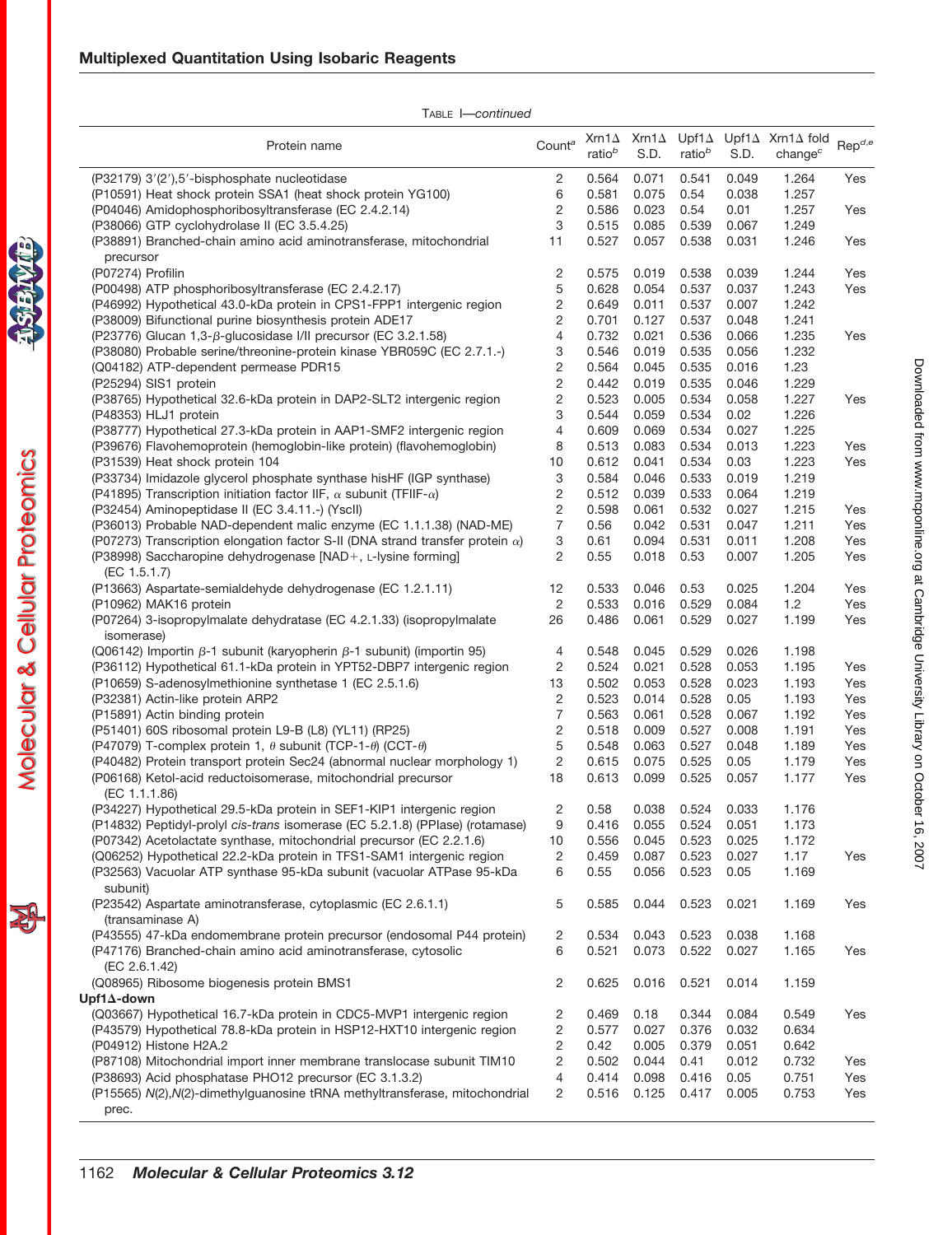| Protein name                                                                       | Count <sup>a</sup> | $Xrn1\Delta$<br>ratio <sup>b</sup> | $Xrn1\Delta$<br>S.D. | Upf1 $\Delta$<br>ratio <sup>b</sup> | Upf1 $\Delta$<br>S.D. | $\overline{Xrn1}$ fold $\overline{Rep^{d,e}}$<br>$change^c$ |     |
|------------------------------------------------------------------------------------|--------------------|------------------------------------|----------------------|-------------------------------------|-----------------------|-------------------------------------------------------------|-----|
| (P32591) Transcription regulatory protein SWI3 (SWI/SNF complex<br>component SWI3) | 2                  | 0.452                              | 0.118                | 0.417                               | 0.087                 | 0.755                                                       |     |
| (P02309) Histone H4                                                                | 4                  | 0.474                              | 0.06                 | 0.42                                | 0.038                 | 0.762                                                       |     |
| (P21538) DNA-binding protein REB1 (QBP)                                            | 2                  | 0.499                              | 0.018                | 0.42                                | 0.023                 | 0.762                                                       |     |
| (P30624) Long-chain-fatty-acid-CoA ligase 1 (EC 6.2.1.3)                           | 2                  | 0.527                              | 0.001                | 0.421                               | 0.051                 | 0.768                                                       |     |
| (P15019) Transaldolase (EC 2.2.1.2)                                                | 3                  | 0.487                              | 0.057                | 0.424                               | 0.035                 | 0.775                                                       |     |
| (P32386) ATP-dependent bile acid permease                                          | 2                  | 0.513                              | 0.006                | 0.425                               | 0.027                 | 0.78                                                        |     |
| (P25644) Topoisomerase II-associated protein PAT1                                  | 3                  | 0.503                              | 0.067                | 0.425                               | 0.012                 | 0.78                                                        |     |
| (P07263) Histidyl-tRNA synthetase, mitochondrial precursor (EC 6.1.1.21)           | 4                  | 0.485                              | 0.064                | 0.426                               | 0.065                 | 0.783                                                       | Yes |
| (P53720) SMM1 protein                                                              | 2                  | 0.578                              | 0.089                | 0.427                               | 0.049                 | 0.785                                                       |     |
| (P19358) S-adenosylmethionine synthetase 2 (EC 2.5.1.6)                            | 3                  | 0.463                              | 0.051                | 0.428                               | 0.092                 | 0.79                                                        | Yes |
| (P02293) Histone H2B.1                                                             | 2                  | 0.378                              | 0.029                | 0.431                               | 0.044                 | 0.801                                                       |     |
| (Q04439) Myosin-5 isoform                                                          | 2                  | 0.493                              | 0.018                | 0.432                               | 0.049                 | 0.804                                                       | Yes |
| (P32610) Vacuolar ATP synthase subunit D (EC 3.6.3.14) (V-ATPase D<br>subunit)     | 3                  | 0.531                              | 0.014                | 0.433                               | 0.066                 | 0.807                                                       |     |
| (Q04493) Prefoldin subunit 5                                                       | 2                  | 0.489                              | 0.011                | 0.434                               | 0.027                 | 0.81                                                        | Yes |
| (P00942) Triosephosphate isomerase (EC 5.3.1.1) (TIM)                              | 14                 | 0.486                              | 0.145                | 0.436                               | 0.039                 | 0.817                                                       | Yes |
| (P00330) Alcohol dehydrogenase I (EC 1.1.1.1) (YADH-1)                             | 21                 | 0.489                              | 0.161                | 0.438                               | 0.097                 | 0.822                                                       | Yes |
| (P04911) Histone H2A.1                                                             | 3                  | 0.427                              | 0.03                 | 0.411                               | 0.032                 | 0.735                                                       |     |

TABLE I—*continued*

*<sup>a</sup>* Number of top-ranked, significant peptides, including duplicate sequences from separate MS/MS spectra.

 $b$  Calculated as area(mutant)/(area(mutant) + area(wild type)), with expression change ranging from 0 to 1, where no change = 0.5.

 $c$  Fold changes were calculated with respect to the global peptide average, 0.503 for Xrn1 $\Delta$  and 0.485 for Upf1 $\Delta$ .

*<sup>d</sup>* Yes indicates that protein was identified in preliminary 2-plex experiments, as in Footnote 2.

*<sup>e</sup>* Yes indicates that protein was identified in ICAT experiments (16).

(Table I). We compared the current set of differentially expressed proteins with relative expression data from a 2-plex pilot scale study<sup>2</sup> of a separate batch of protein lysates from the wild-type and  $xrn1\Delta$  strains. This comparison revealed that 86% of up-regulated and 79% of down-regulated proteins (Table I) were identified in the preliminary experiment as up- or down-regulated, respectively. We also compared the current set of differentially expressed proteins to that identified using ICAT for relative protein quantitation in the *upf1* strain (16). Because of the substantial difference between workflows, there were proteins unique to each experiment; for example many proteins having two or fewer cysteines (including all major histones) were not observed in the ICAT dataset. However, comparison of the relative expression of proteins common to both experiments proved to be a useful validation of our approach. Of the 85 differentially expressed proteins we observed in the  $upf1\Delta$  strain, 49 were also observed by ICAT, and 42 of these were concordant with respect to up- or down-regulation. The average number of peptides identified per protein also increased from  $\sim$ 2 peptides/protein in the ICAT study to 4.5 peptides/protein in the current work.

An additional feature of these comparative experiments was an observed increase in the number of lysine-containing tryptic peptides. The ratio of lysine to arginine-terminated tryptic peptides identified increased from 0.79 in comparable whole-yeast experiments using underivatized (native) peptides to a value of 0.98 in this current study. This indicates that the lysine-derivatized peptides are identified more frequently, possibly due to higher ionization efficiency when labeled with the basic piperazine tags. For the entire set of  $\sim$ 4,500 highsignificance peptides, more than 97% were fully modified at the N terminus or lysine side chains. Incomplete and tyrosine side chain reactions thus comprised  $<$ 3% of identified peptides.

The experiment also demonstrated absolute quantitation of selected proteins (Fig. 5*A*). In this example, 1 pmol of a synthetic tryptic peptide (ILESHDVIVPPEVR from carbamoyl phosphate synthetase) was labeled with the 117-reporter isobaric reagent and combined with the yeast strains prior to cation exchange chromatography. The peptide was identified automatically during the course of the experiment, and the intensity of the synthetic peptide-derived signature ion at *m*/*z* 117.1 was used to calculate an absolute value. We can estimate using the molecular weight (135,417) of carbamoyl phosphate synthetase that there were  $\sim$ 26 ng of this protein in the original 150  $\mu$ g of wild-type yeast lysate. This calculates to  $\sim$  45,000 copies per cell in the wild-type strain, rising to  $\sim$ 98,000 copies/cell in *xrn1* $\Delta$ . This approach, where added internal peptide standards remain isobaric, is significantly different from the absolute quantitation (AQUA) approach (17), where a mass-difference approach is employed through isotopic enrichment of the synthetic peptides. Finally, we were also able to perform a more specific analysis to confirm the deletion of the Xrn1 protein in the  $xrn1\Delta$  yeast strain (Fig. 5*B*),



<sup>2</sup> Pilot studies were conducted as a 2-plex experiment using 100  $\mu$ g of total protein with similar conditions for protein extraction, digestion, labeling, chromatography, and MS.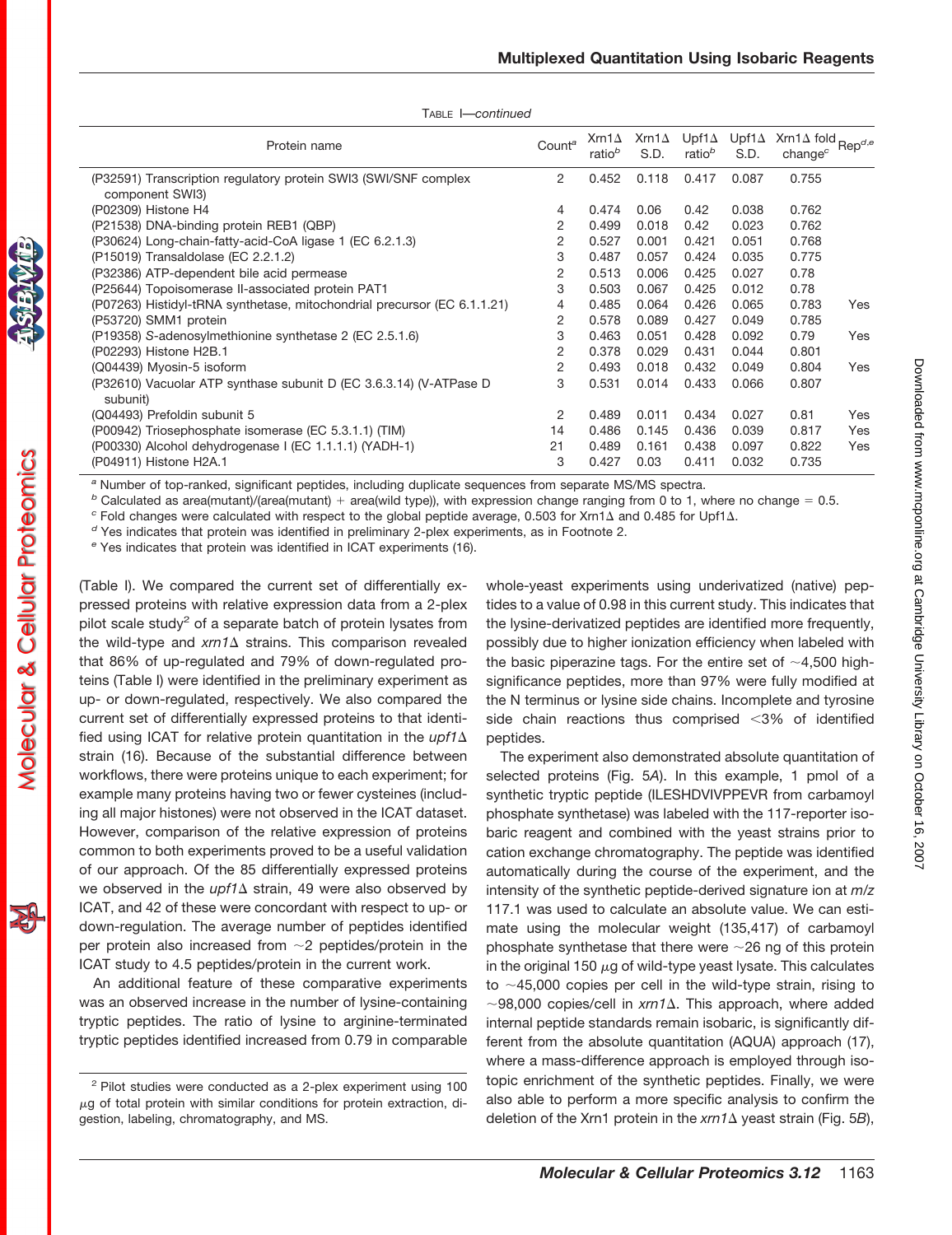

FIG. 5. Example signature ion regions from four MS/MS spectra illustrating the degree of consistency in relative quantitative measurement of (*A*) an up-regulated protein (carbamoyl phosphate synthetase). Illustrated are the signature ion regions of four identified tryptic peptides (from a total of 11) that show consistency of measurement between the three strains. For all 11 peptides identified, the fold increase of this protein in the  $xm1\Delta$  strain was 2.15 relative to wild type, with an S.D. of <12%. This protein was also used to demonstrate an absolute quantitative measurement using an internal spiked synthetic tryptic peptide (ILESHDVIVPPEVR) labeled with the 117-reporter isobaric reagent. *B*, highlighted signature ion region showing confirmation of deletion of the Xrn1p protein in the xrn1 $\Delta$  yeast strain by quantitative measurement of the identified tryptic peptide IGPMEAIATVFPVTGLVR (derivatized *m*/*z* 2015.1) that corresponds to residues 861–878 of the native Xrn1 protein. This peptide (and hence protein) is clearly absent only in the  $xrn1\Delta$  strain.

where the absence of a signature ion at *m*/*z* 114.1 established the loss of this protein.

*Proteins Up-regulated in the upf1 and xrn1 Strains—*The data clearly indicate that deletion of the Xrn1 and Upf1 proteins produces similar changes to the protein phenotype (Fig. 6). Of the 48 proteins considered to be up-regulated in the  $xrn1\Delta$  strain, 23 are seen to be also up-regulated in the *upf1* $\Delta$ strain. The magnitude of increases is, however, two to three times greater in the  $xrn1\Delta$  strain. Similarity in protein upregulation also extends to ontological comparison of these two mutant strains (Fig. 6). Up-regulated proteins were grouped according to biological function as described (18). Significant groups were chosen by comparison with those identified proteins that were not significantly up- or downregulated ( $p < 0.05$ ). Closer inspection reveals that many of the proteins are involved in amino acid biosynthesis (including many aspects of amine and nitrogen metabolism). Enzymes involved in the biosynthesis of each of the 20 common amino acids as well as enzymes involved in general nitrogen and amine metabolism (*e.g.* urea cycle and general metabolism of amine groups) are up-regulated in both  $xrn1\Delta$  and  $upf1\Delta$ strains. This confirms the findings of the earlier ICAT study comparing the wild-type and  $upf1\Delta$  strains, where up-regulation of proteins involved in the urea cycle and amino acid metabolism (particularly arginine) was noted (16). Other metabolic changes seen in both  $\mu$ pf1 $\Delta$  and  $\lambda$ rn1 $\Delta$  strains include up-regulation of enzymes involved in pantothenate and CoA biosynthesis, starch and sucrose metabolism, and purine and pyrimidine metabolism.

Our data indicated that deletion of the Xrn1 and Upf1 pro-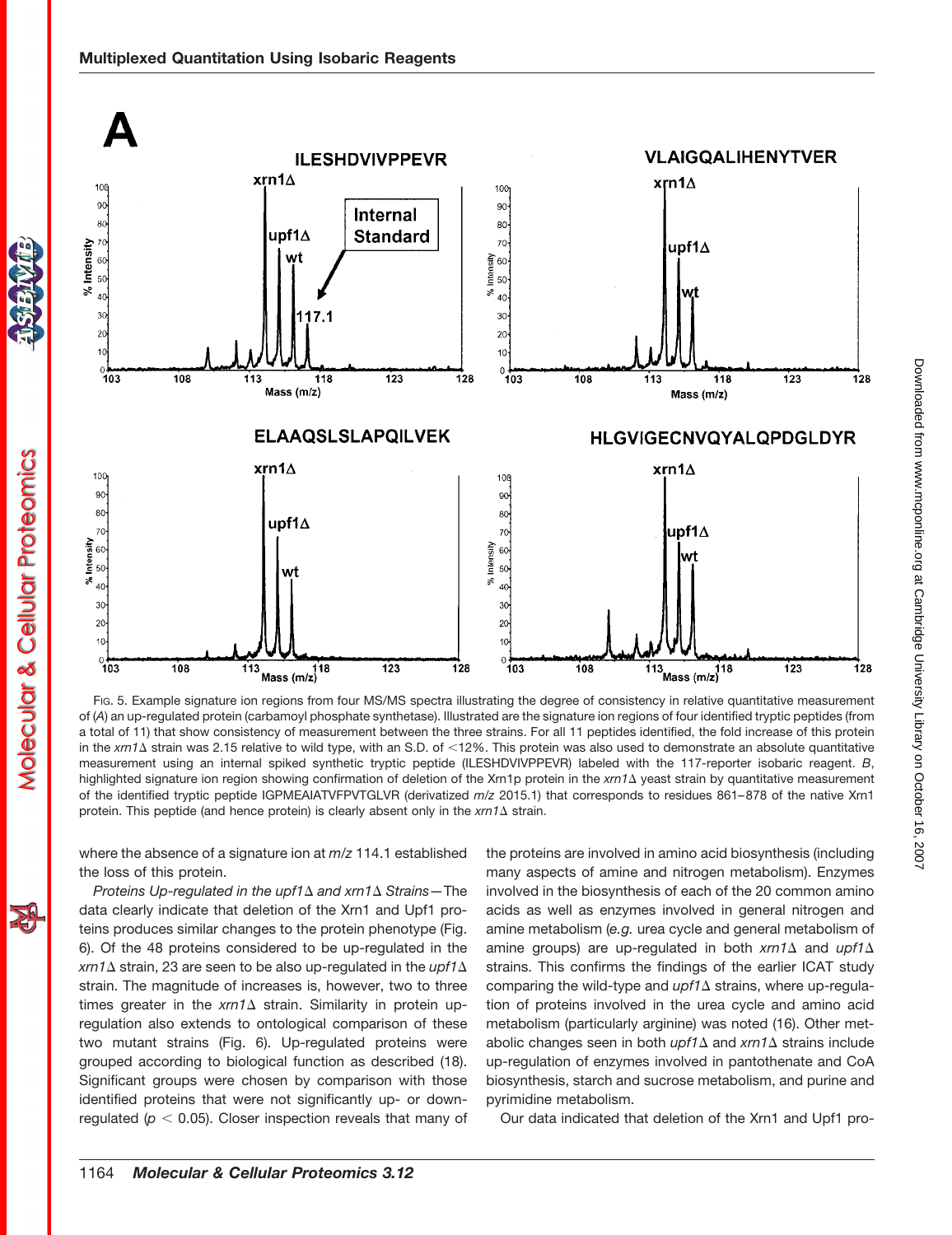

Downloaded from www.mcponline.org at Cambridge University Library on October 16, 2007

teins also yields distinct protein phenotypes. Previous *xrn1* and *upf1*<sup> $\triangle$ </sup> deletion or mutation studies have shown that removal or inhibition of the activities of these two proteins resulted in significantly increased levels of cellular mRNA (19). One pathway of mRNA decay in yeast involves poly(A) shortening followed by decapping and then 5' to 3' decay. Cells devoid of Xrn1p therefore accumulate mRNAs that have shortened or no poly(A) tails and which may lack the 5' cap structure (20). We find that the  $xrn1\Delta$  strain showed specific up-regulation of the ribosome biogenesis protein BMS1 required for the maturation of the 40S ribosomal subunit (21), the SC24 protein required to promote the transport of secretory, membrane, and vacuolar proteins from the endoplasmic reticulum to the Golgi complex (22), and the RNA polymerase II transcription elongation factor TFS2 required for efficient transcription elongation past template-encoded arresting sites. The  $\mu$ *pf1* $\Delta$  strain showed up-regulation of proteins such as the Sec63 protein important for protein assembly in the nucleus and endoplasmic reticulum (23), the Sis1 protein required for normal initiation of translation (24), the polymerase II transcription factor TFIIF that promotes transcriptional elongation (25), and the t-complex protein 1 that acts as a molecular chaperone for protein folding.

*Proteins Down-regulated in the xrn1∆ and upf1∆ Strains–* In contrast to the general similarity of proteins up-regulated in the  $xrn1\Delta$  and  $upf1\Delta$  strains, those proteins that are significantly down-regulated appear to be quite different. Of the 39 proteins down-regulated in the  $xrn1\Delta$  strain, only three are common to the  $upf1\Delta$  strain. Ontological classification (18) also indicates that the effects of these two mutant strains are substantially different (Table I, Fig. 6). More than half of the proteins down-regulated in  $xrn1\Delta$  cells are structural components of the ribosome or are factors involved in protein synthesis. These include the poly(A)-binding protein Pab1p that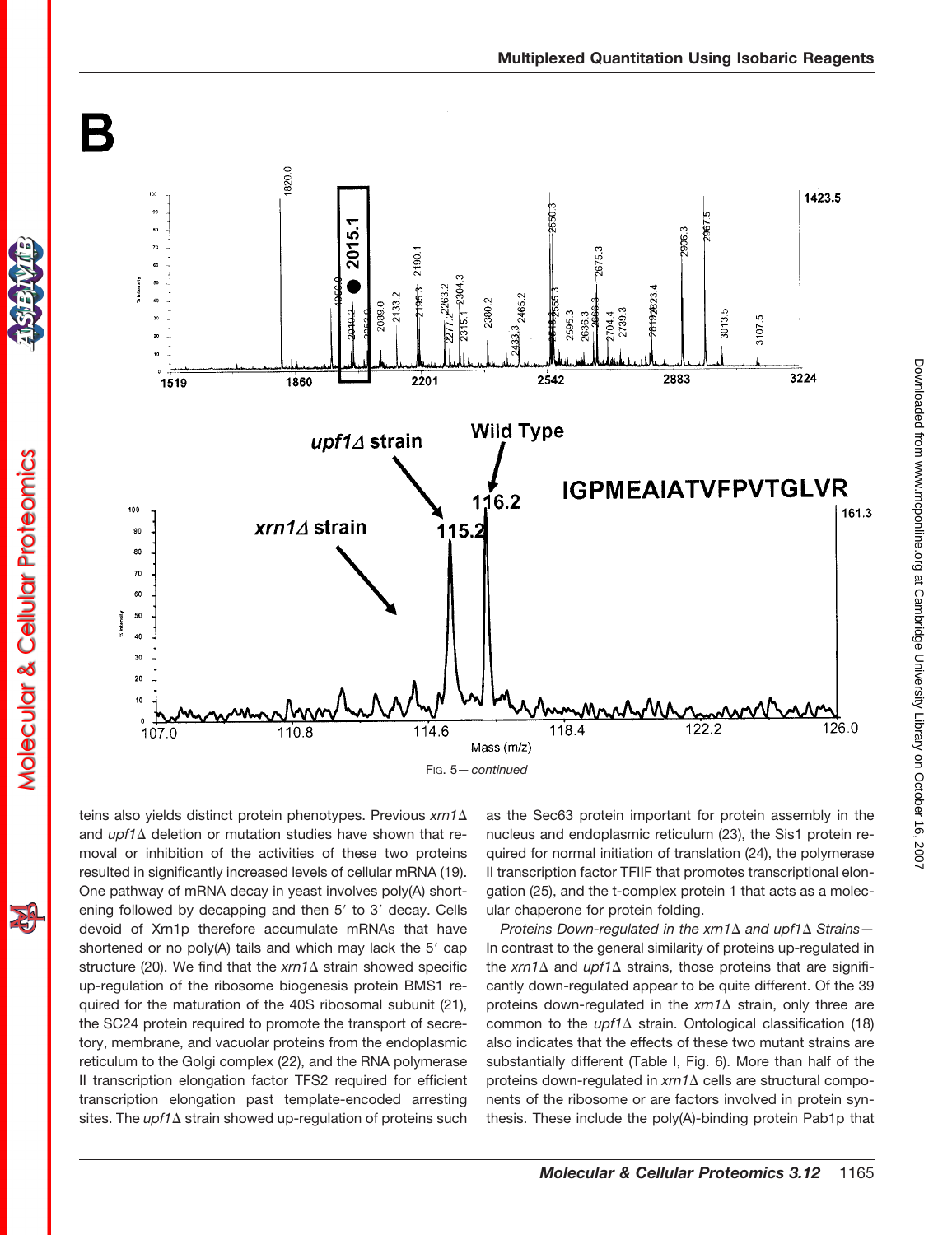

FIG. 6. **Display of ontology profile from an ontology search (18) of significant up- and down-regulated proteins observed in the multiplex yeast experiment.** Protein classification groups were identified as significant by comparison with the remaining identified proteins that were not significantly up- or down-regulated (*p* 0.05). This approach determines whether the chosen up- or down-regulated proteins are distributed randomly with respect to the classification of the remaining  $(\sim 600)$  identified proteins whose expression levels do not change.

also serves as a scaffold for a series of post-transcriptional regulatory factors involved in mRNA 3' processing, export, translation, and turnover (26), the initiating factor eIF-5A (which may have a role in regulating exonucleolytic decay (27)), and the elongation factor-1 $\gamma$  subunit.

In contrast, many of the down-regulated proteins in the  $upf1\Delta$  strain are involved in DNA replication or RNA transcription. Approximately one-third of the proteins down-regulated in  $upf1\Delta$  cells are involved in chromosome and chromatin structure (histones) or transcriptional regulation. These include the Swi3 protein, which is a global activator of transcription required for the induced expression of a large number of genes (28), and Reb1 (29), a sequence-specific DNA-binding protein that recognizes sites within both the enhancer and the promoter regions of the rRNA genes as well as sites upstream of many genes transcribed by RNA polymerase II. Also downregulated are the Trm1 and METL (*S*-adenosyl methionine sythetase) proteins, which are required for methylation of cellular tRNAs (30). While the basis for these observations is unclear, it is possible that the down-regulation of proteins involved in protein translation in  $xrn1\Delta$  cells reflects a regulatory circuit responding to the loss of Xrn1p's role in pre-rRNA processing (31, 32) and that the up-regulation of proteins involved in amino acid biosynthesis in both mutant strains may occur in these strains as a consequence of restoring functional translation of several endogenous nonsense-containing mRNAs encoding enzymes in histidine, arginine, and leucine biosynthesis (33).

*Relative Changes in mRNA and Protein Levels—*He *et al.* (19) have previously used high-density oligonucleotide microarray analysis to assess global changes in mRNA abundance in the *upf1* $\triangle$  and *xrn1* $\triangle$  strains. We have utilized this data to determine whether there is a correlation between the relative changes in protein and mRNA levels in the  $upf1\Delta$  and  $xrn1\Delta$  strains. Fig. 7 compares average fold changes in RNA abundance (from four independent experiments) to the rela-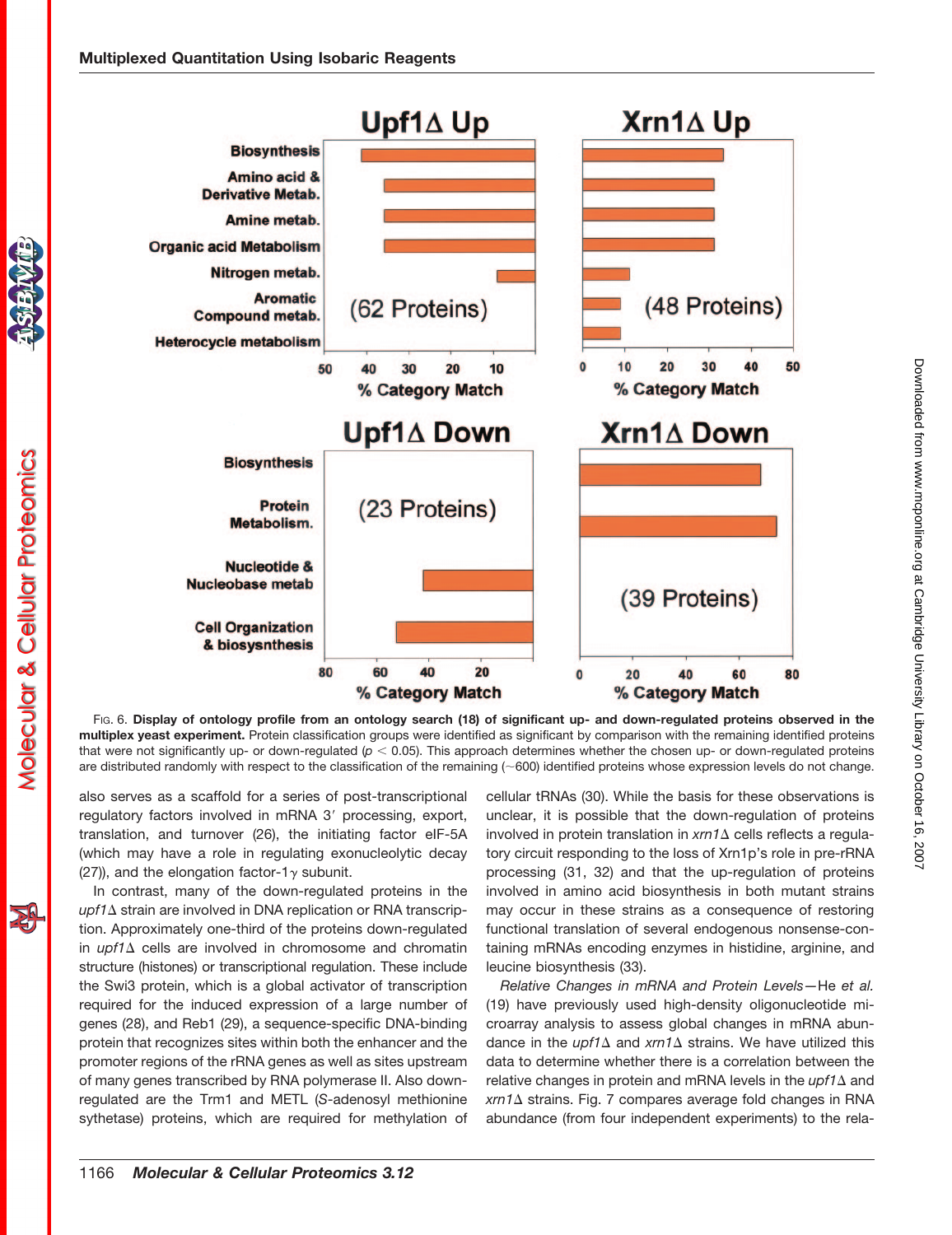

FIG. 7. Changes in mRNA levels do not correlate with changes in protein levels in *upf1*∆ and *xrn1*∆ cells. Scatter plots were used to compare the average mRNA and protein expression ratios in *upf1* (*A*) and *xrn1* (*B*) cells. Expression ratios are defined as the fold-change in mutant *versus* wild-type cells. Average mRNA expression ratios are from He *et al.* (19). Protein expression ratios are derived from the *upf1* data (85 proteins) and *xrn1* data (87 proteins) listed in Table I. Pair-wise comparisons are plotted on a logarithmic scale, with the middle line indicating the line of equivalence and the outer two lines indicating 2-fold differences in expression.

tive changes in protein levels determined in our analyses of the wild-type,  $upf1\Delta$ , and  $xrn1\Delta$  extracts. Fig. 7A shows that, for those proteins showing significant changes in levels in  $upf1\Delta$  cells, there is no significant correlation between mRNA and protein levels ( $r = 0.19$ ). Likewise, in *xrn1* $\Delta$  cells, proteins showing significant increases or decreases in levels also show no significant correlation with the levels of their respective mRNAs (Fig.  $7B$ ;  $r = 0.20$ ). These comparisons indicate that the levels of a small number of proteins in the  $upf1\Delta$  and *xrn1* strains are regulated post-transcriptionally, *i.e.* for some proteins there are substantive differences between the respective changes in mRNA and protein levels. In agreement with previous studies (34, 35), these measurements of protein and mRNA levels are revealing quite different and nonoverlapping aspects of the overall phenotypic changes induced by the deletion of these factors.

# **CONCLUSIONS**

We have used a multiplexed peptide quantitation methodology to identify global protein expression trends in a set of isogenic yeast strains. This approach made use of a set of four isobaric peptide derivatization reagents that yield informative MS/MS spectra for peptide identification and quantitation. The derivatized peptides are indistinguishable by their MS spectra or MS/MS ion series, but exhibit intense, lowmass MS/MS signature ions that permit quantitation of members of the multiplex set. The reagents have been incorporated into a simple workflow consisting of protein extraction, tryptic digestion, and peptide labeling followed by cation exchange fractionation. Samples are then analyzed by conventional capillary reversed-phase LC-MS/MS using MALDI or electrospray-based MS. We also demonstrated the use of 4-fold multiplexing to enable relative protein measurements in several samples simultaneously with determination of absolute levels of a target protein using synthetic isobaric peptide standards.

In this study, we used the reagents to compare global protein expression in wild-type yeast and the isogenic *upf1* and  $xrn1\Delta$  mutant strains that are defective in the nonsensemediated mRNA decay and the 5' to 3' decay pathway. We find that inactivation of Upf1p and Xrn1p cause both common as well as distinct effects on protein expression. Both mutant strains show increased expression of a common set of proteins involved in amino acid biosynthesis and general nitrogen metabolism. The  $upf1\Delta$  strain showed specific down-regulation of proteins involved in DNA replication and RNA transcription, whereas the  $xrn1\Delta$  strain exhibited specific downregulation of components of the translation apparatus, including ribosomal proteins and translation factors. Comparison between mRNA changes and protein changes of these yeast strains showed no significant correlation.

The isobaric nature of the tags permitted the simultaneous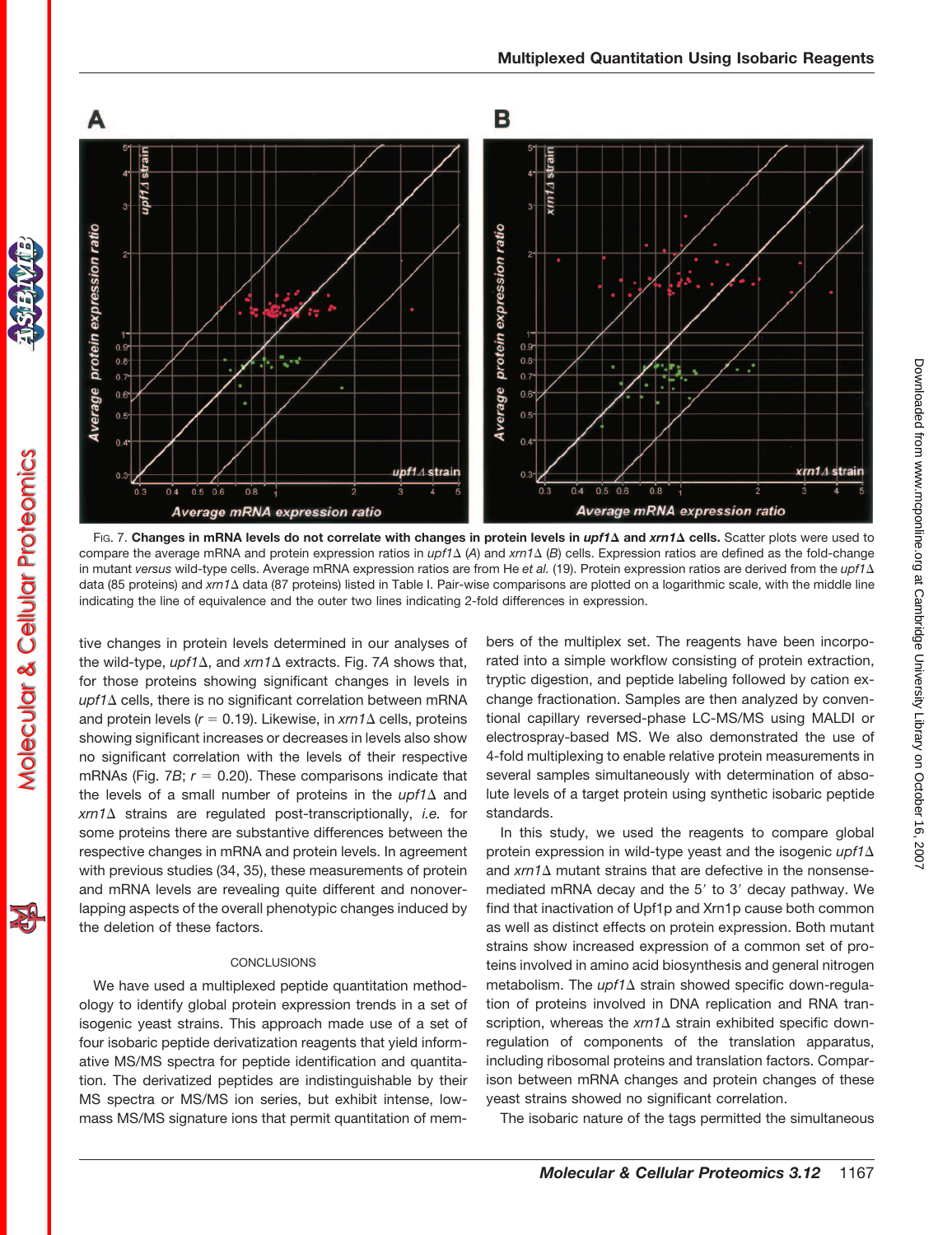comparison of multiple yeast strains and added synthetic peptide internal standards in a single two-dimensional-LC-MS experiment, with no increase in chromatographic or MS complexity. Importantly, ratio measurements for all the identified peptides was 100% for all strains. Measured expression ratios demonstrated high consistency, and intraprotein peptide mean and standard deviations were highly reproducible (15–17%). The mixed, multiplex nature of the experiment removes any quantitative variability from chromatography that may be seen in sequential two-dimensional LC-MS analyses of individual peptide mixtures (36), and peptide coverage is significantly increased relative to ICAT. The tagging chemistry is global in that any peptide with a free amine can be labeled and measured. This should enable strategies that seek to isolate and quantify specific classes of peptides (*e.g.* phosphopeptides) that were essentially impossible using the ICAT cysteine-selective chemistry.

*Acknowledgments—*We gratefully acknowledge the contributions of Ralph Casale, Ivar Jensen, and Jim Coull for help and advice. We would also like to thank Dan Knapp for his efforts in deciphering the strategy used for isotope coding.

\* Part of this work was supported by National Institutes of Health Grant GM27757 (to A. J.). The costs of publication of this article were defrayed in part by the payment of page charges. This article must therefore be hereby marked "*advertisement*" in accordance with 18 U.S.C. Section 1734 solely to indicate this fact.

□S The on-line version of this manuscript (available at http://www. mcponline.org) contains supplemental material.

\*\* To whom correspondence should be addressed: Applied Biosystems, 500 Old Connecticut Path, Framingham, MA 01701. Tel.: 508- 383-7484; Fax: 508-383-7813; E-mail: pappindj@appliedbiosystems. com.

## **REFERENCES**

- 1. Goshe, M. B., and Smith, R. D. (2003) Stable isotope-coded proteomic mass spectrometry. *Curr. Opin. Biotechnol.* **14,** 101–109
- 2. Tao, W. A., and Aebersold, R. (2003) Advances in quantitative proteomics via stable isotope tagging and mass spectrometry. *Curr. Opin. Biotechnol.* **14,** 110–118
- 3. Gygi, S. P., Rist, B., Gerber, S. A., Turecek, F., Gelb, M. H., and Aebersold, R. (1999) Quantitative analysis of complex protein mixtures using isotope-coded affinity tags. *Nat. Biotechnol.* **17,** 994–999
- 4. Han D. K., Eng J., Zhou H., and Aebersold R. (2001) Quantitative profiling of differentiation-induced microsomal proteins using isotope-coded affinity tags and mass spectrometry. *Nat. Biotechnol.* **19,** 946–951
- 5. Ong, S. E., Kratchmarova, I., and Mann, M. (2003) Properties of <sup>13</sup>Csubstituted arginine in stable isotope labeling by amino acids in cell culture (SILAC). *J. Proteome Res.* **2,** 173–181
- 6. Martinovic, S., Veenstra, T. D., Anderson, G. A., Pasa-Tolic, L., and Smith, R. D. (2002) Selective incorporation of isotopically labeled amino acids for identification of intact proteins on a proteome-wide level. *J. Mass Spectrom.* **37,** 99–107
- 7. Ibarrola, N., Molina, H., Iwahori, A., and Pandey, A. (2004) A novel proteomic approach for specific identification of tyrosine kinase substrates using 13C-labeled tyrosine. *J. Biol. Chem.* **279,** 15805–15813
- 8. Ong, S. E., Blagoev, B., Kratchmarova, I., Kristensen, D. B., Steen, H., Pandey, A., and Mann, M. (2002) Stable isotope labeling by amino acids in cell culture, SILAC, as a simple and accurate approach to expression proteomics. *Mol. Cell. Proteomics* **1,** 376–386
- 9. Gonzalez, C. I., Battacharya, A., Wang W., and Peltz, S. W. (2001) Nonsense-mediated mRNA decay in *Saccharomyces cerevisiae. Gene* **274,** 15–25
- 10. Hentze, M. W., and Kulozik A. E. (1999) A perfect message: RNA surveillance and nonsense-mediated decay. *Cell* **96,** 307–310
- 11. Pappin, D. J. C., and Bartlet-Jones, M. (2003) Methods, mixtures, kits and compositions pertaining to analyte determination. *PCT Intl. Appl.* Application No. WO 2004-US2077
- 12. Perkins, D. N., Pappin, D. J., Creasy, D. M., and Cottrell, J. S. P. (1999) Probability-based protein identification by searching sequence databases using mass spectrometry data. *Electrophoresis* **20,** 3551–3567
- 13. Thompson, A., Schafer J., Kuhn, K., Kienle, S., Schwarz, J., Schmidt G., Johnstone, R., Neumann, T., Hamon, C. (2003) Tandem mass tags: A novel quantification strategy for comparative analysis of complex protein mixtures by MS/MS. *Anal. Chem.* **75,** 1895–1904
- 14. Karimi-Busheri, F. Daly, G., Robins, P., Canas, B., Pappin, D. J., Sgouros, J., Miller, G. G., Fakhrai, H., Davis, E. M., Le Beau, M. M., and Weinfeld, M. (1999) Molecular characterization of a human DNA kinase. *J. Biol. Chem.* **274,** 24187–24194
- 15. Höss, M., Robins, P., Naven, T. J. P., Pappin, D. J. C., Sgouros, J., and Lindahl, T. A. (1999) human DNA editing enzyme homologous to the *Escherichia coli* DnaQ/MutD protein. *EMBO J.* **18,** 3868–3875
- 16. Parker, K.C., Patterson D., Williamson, B. Marchese, J., Graber, A., He, F., Jacobson, A., Juhasz, P., and Martin S. (2004) Depth of proteome issues: A yeast ICAT reagent study. *Mol. Cell. Proteomics* **3,** 625–659
- 17. Gerber, S. A., Rush, J., Stemman, O., Kirschner, M. W., and Gygi, S. P. (2003) Absolute quantification of proteins and phosphoproteins from cell lysates by tandem MS. *Proc. Natl. Acad. Sci. U. S. A.* **100,** 6940–6945
- 18. Al-Shahrour, F., Díaz-Uriarte, R., and Dopazo, J. (2004) FatiGO: A web tool for finding significant associations of Gene Ontology terms with groups of genes (fatigo.bioinfo.cnio.es). *Bioinformatics* **20,** 578–580
- 19. He, F., Li, X., Spatrick, P., Casillo, R., Dong, S., and Jacobson, A. (2003) Genome-wide analysis of mRNAs regulated by the nonsense-mediated and 5' to 3' mRNA decay pathways in yeast. Mol. Cell. **12,** 1439-1452
- 20. Hsu, C. L., and Stevens, A. (1993) Yeast cells lacking 5'-3' exoribonuclease 1 contain mRNA species that are poly(A) deficient and partially lack the 5- cap structure. *Mol. Cell. Biol.* **13,** 4826–4835
- 21. Wegierski, T., Billy, E., Nasr, F., and Filipowicz, W. (2001) Bms1p, a Gdomain-containing protein, associates with Rcl1p and is required for 18S rRNA biogenesis in yeast. *RNA* **7,** 1254–1267
- 22. Kurihara, T., Hamamoto, S., Gimeno, R. E., Kaiser, C. A., Schekman, R., and Yoshihisa, T. (2000) Sec24p and Iss1p function interchangeably in transport vesicle formation from the endoplasmic reticulum in *Saccharomyces cerevisiae*. *Mol. Biol. Cell* **11,** 983–998
- 23. Sadler, I., Chiang, A., Kurihara, T., Rothblatt, J. A., Way, J., and Silver, P. A. (1989) A yeast gene important for protein assembly into the endoplasmic reticulum and the nucleus has homology to DnaJ, an *Escherichia coli* heat shock protein. *J. Cell Biol.* **109,** 2665–2675
- 24. Zhong, T., and Arndt, K. T. (1993) The yeast SIS1 protein, a DnaJ homolog, is required for the initiation of translation. *Cell* **73,** 1175–1186
- 25. Henry, N. L., Sayre, M. H., and Kornberg, R. D. (1992) Purification and characterization of yeast RNA polymerase II general initiation factor  $\gamma$ . *J. Biol. Chem.* **267,** 23388–23392
- 26. Mangus, D. A., Amrani, N., and Jacobson, A. (1998) Pbp1, a factor interacting with *Saccharomyces cerevisiae* poly(A)-binding protein, regulates polyadenylation. *Mol. Cell. Biol.* **18,** 7383–7396
- 27. Zuk, D., and Jacobson, A. (1998) A single amino acid substitution in yeast eIF-5A results in mRNA stabilization. *EMBO J.* **17,** 2914–2925
- 28. Peterson, C. L., and Herskowitz, I. (1992) Characterization of the yeast SWI1, SWI2, and SWI3 genes, which encode a global activator of transcription. *Cell* **68,** 573–583
- 29. Ju, Q., Morrow, B. E., and Warner, J. R. (1990) REB1, a yeast DNA-binding protein with many targets, is essential for growth and bears some resemblance to the oncogene myb. *Mol. Cell. Biol.* **10,** 5226–5234
- 30. Thomas, D., Rothstein, R., Rosenberg, N., and Surdin-Kerjan, Y. (1988) SAM2 encodes the second methionine *S*-adenosyl transferase in *Saccharomyces cerevisiae*: Physiology and regulation of both enzymes. *Mol. Cell. Biol.* **8,** 5132–5139
- 31. Fatica, A., and Tollervey, D. (2002) Making ribosomes. *Curr. Opin. Cell Biol.* **14,** 313–318
- 32. Stevens, A. Hsu, C. L., Isham, K. R., and Larimer, F. W. (1991) Fragments of the internal trsanscribed spacer 1 or pre-rRNA accumulate in *Saccharomyces cerevisiae* lacking 5--3- exoribonuclease 1. *J. Bacteriol.* **173,** 7024–7028